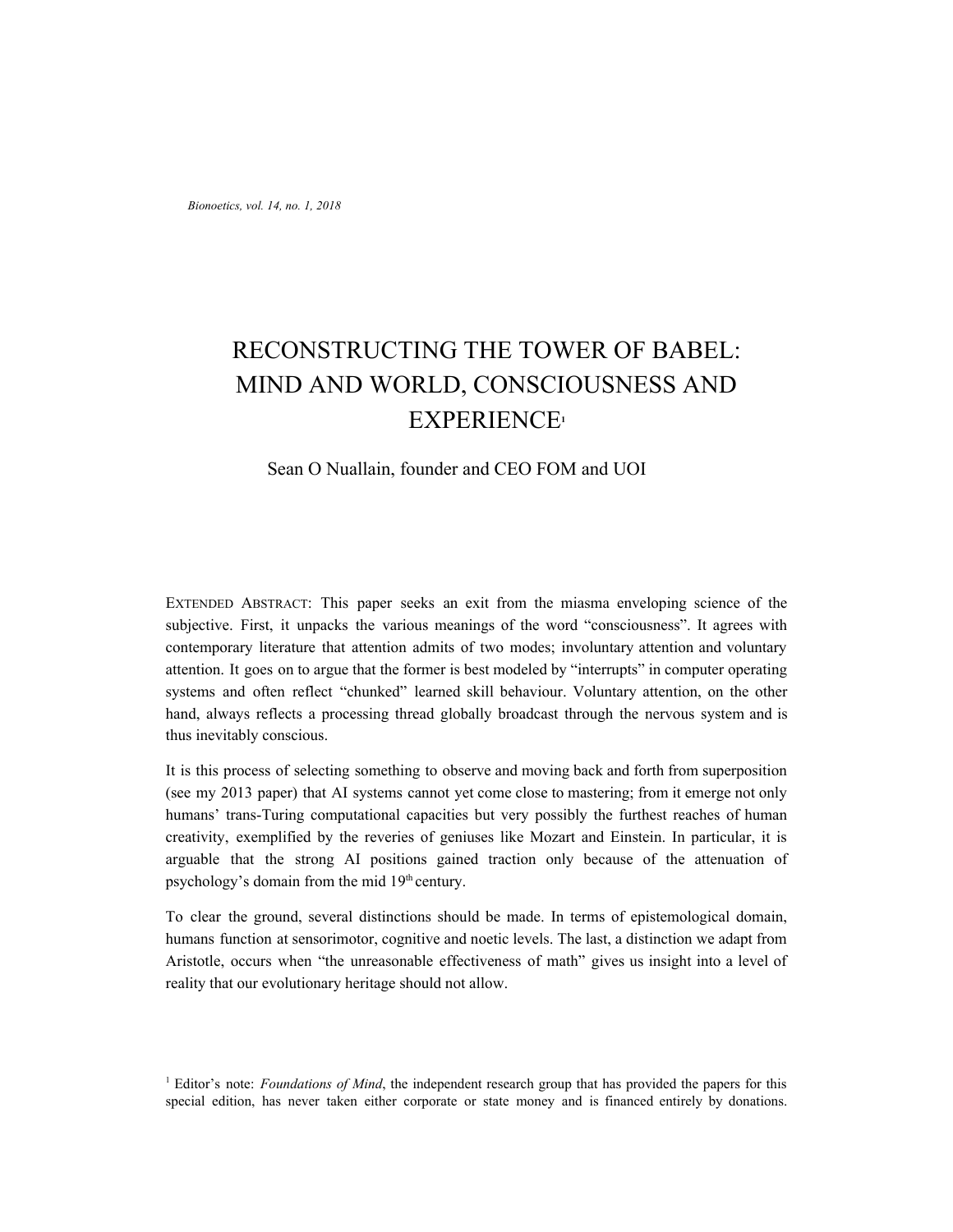Authors keep copyright without paying. The typical fee for this charged by open-access journals such as those published by PLOS, is around \$2k. If you value this project, and wish to see further such proceedings from this group, we ask you to consider donating to *Foundations of Mind* – as little as \$5 per download, through their website: http://www.foundationsofmind.org/donate . This will ensure there will be further published proceedings on the foundations of mind like this one for you and others to enjoy free.

www.bionoetics.org 276

#### SEAN O NUALLAIN 277

Secondly, the term "noumenal" is adapted to refer to instances in which the subject, trying to get a veridical purchase on a situation, considers itself as an object. So we can move from egocentric/coupled sensorimotion to allocentric/decoupled such. The Roomba vacuum needs only coupled knowledge; if I'm here, I do this. Allocentric knowledge is a representation of the room. In a final wrinkle, we term "relativistic" the attested phenomenon of egocentric sensorimotion in an allocentric context. This is an artifact of intentionality.

That analysis extends also to cognition and noesis. The former was best characterized by Piaget as the result of internalization of processes that originally occurred midway between subject and world. For him, the royal road to epistemology was study of the development of children's minds – another sense of the "foundations of mind".

Normative ie necessary facts about knowledge could be elicited from the contingent facts of its development. Moreover, the necessity of logic itself derived from universal restrictions on physical interaction with the world. The project reached its limits not just empirically, with many results being unreplicated, but epistemologically as we seem to know a lot more than Piaget's "Naïve physics" warrants (see my 2003 book).

"Naïve physics" which does not use *pi, i, e* and other "Platonic" entities is a cognitive undertaking. And so Archimedes in his bath has a noumenal moment of subject/object differentiation. Rather famously, Einstein extended this analysis, using only cognitive concepts/naïve physics, to argue that physics required that space and time had to be "relative" to the observer – paradoxically in order to maintain the universality of physical law.

Quantum mechanics (QM) is a fortiori noetic; indeed, it is a moot point whether reality at this level is cognitively penetrable. What is not controversial is Von Neumann's attested proof that the boundary of subject and object in QM is moveable. Much work was done by researchers like Stapp to ensure Von Neumann's breakthrough is compatible with special relativity.

Yet that is not the full story. Quantum observation seems to change the external world; indeed, Stapp follows Dirac in arguing that the wave function of the universe changes during observation. Moreover, unless one (like Milne and Stapp) argues for two kinds of time, the observer can also change the past. The act of observation seems to be more akin to incantation/invocation in ancient religions.

That is clearly disturbing. Yet "the unreasonable effectiveness of math" has led to this conclusion.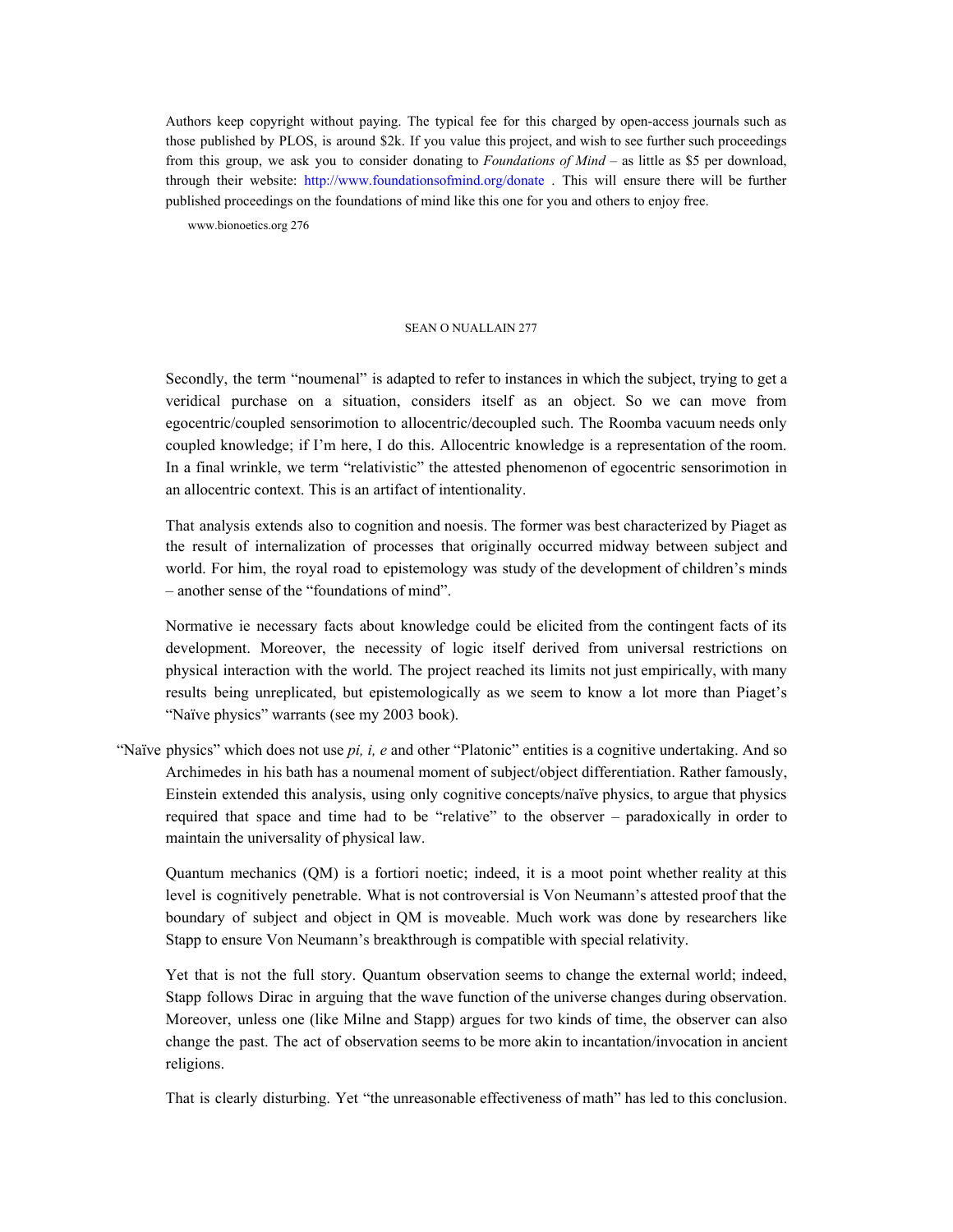Math is capable of the most elliptical and veridical description of reality that can reliably be communicated. In short, we are doing something in QM that possibly is part of humanity's heritage, even for the 99.9999..% of humanity which never knew QM.

This type of capacity has famously been claimed by Shamans and often has been rolled into a totalizing theocratic ordering of society that should be resisted by every rational person. The response from fundamentalists is twofold. For their base, they insist on incessant repetitions of prayers of incantation and invocation. These often remind God that he is omnipotent and should do something about the situation. If it doesn't work, the prayer has been insincere and should....well, it should be repeated more sincerely.

The fundamentalists take a different strategy in their debate with the forces of "reason". They

#### BIONOETICS 278

argue that, on an individual level, "reason" has led only to moral and epistemological relativism. On a social level, the extension of "rights" can only go so far until the facts of biology create the kind of backlash that allowed an opportunist like Trump become President.

It is at this point that we will introduce "consciousness". Obviously, if everything is relative to "consciousness", the only reality, it contains the only value. However, if we grain our epistemology more finely, we find that there indeed are processes that are relative to individual "consciousness" which has a sampling speed of about 0.1 sec, and others that are biological, occurring indeed in the picoseconds, or transcendent to "consciousness" in that they exemplify forces that in exigent fashion integrate us into the social group,

The history of psychology, and of the public university, constrains the response to this in interesting ways. Arguably, academic psychologists are the people least qualified to tackle the issue of exigent forces as their entire career has been based on a notion of mind which accepts only externals that are relative to consciousness. Conversely, to accept the social forces – which today includes a surveillance state fully as pervasive as a theocracy – into the mix is to take a perhaps unwelcome step into the real world.

This final point will delineate that step. The activists who today take part in rallies knowing that their texts to each other are being swept up by the police are themselves involved in delineating the boundary of subject and object. For example, "Occupy" activists recently had perhaps a rather Lakoff/maternal view of the state shaken by the knowledge that a la Cointelpro, the state was bugging them. Of course, their erstwhile pre-FBI state was described by Marx as false "Bewusstsein", false consciousness. Their passage into the real world no doubt has birthed many support groups who know that something sacred needs to be preserved,

As indeed, in the individual case, is the sensorimotor passage from being blocked to flow, and the individual's passage from intersubjective to authentic. None of these processes is the focus of academic psychology. They may, however, form the basis for religious practices that yearn for the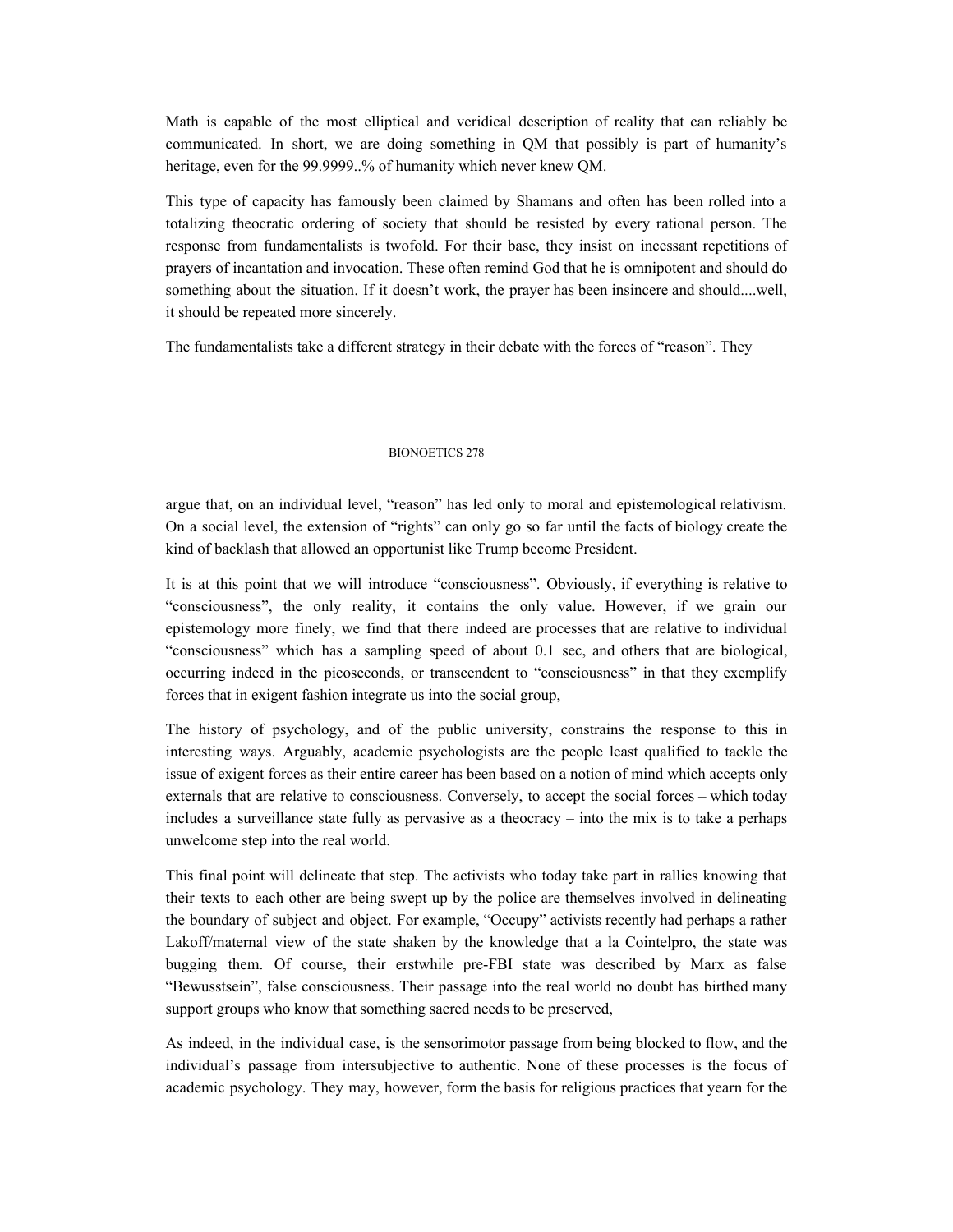betterment of humanity, rather than the retrenchment of a Neolithic worldview. Ironically, the facts of QM are on the side of the activists, self-authenticators, artists, and dancers. What we so far lack are authentic spiritual leaders, and we discuss below what they might do if extant.

KEYWORDS: Sensorimotor; Cognitive and noetic; Noumenal; Coupled; Intentional and "determinative"

# INTRODUCTION (OR EVEN MORE EXTENDED ABSTRACT) ; WHAT A REAL THEORY OF CONSCIOUSNESS, QUANTUM OBSERVATION, AWARENESS, AND ATTENTION MAY LOOK LIKE

The word "consciousness" is, in the opinion of this writer, being asked to do far too much. Among other tasks it is asked to complete are the following;

- Tell us something about who we are, particularly in essence and apart from the ebb and flow of thoughts and sensations we continually experience ;

### SEAN O NUALLAIN 279

- Provide a super Turing machine computational facility; - Bind together sensations, perceptions and thoughts; - Gain us access to a noumenal quantum reality, one redolent of a life outside

- the illusions of a Platonic troglodyte; Unify us with a Cosmic self which is also ultimate reality; - Reflect relationships in the means of economic production a la Marxist theory; A first task of this paper is to unravel this entanglement. In particular, a distinction is made between consciousness, awareness, and attention. The latter concept encompasses observation a la QM; that may not necessarily be conscious. In fact, given the femtosecond timescales involved in QM observation, we should perhaps humbly accept that there is present a type of process as yet unknown to psychology. Alternatively put, observation may like Wigner's "unreasonable effectiveness of math" be an occasional gift we receive that allows state-vector reduction, free will (with perhaps healing) and apparent retrocausality. All leading QM and post QM theories are clear that there is something afoot that transcends Turing computability.
- A way forward might also distinguish human mentation at the sensorimotor, cognitive and "noetic" levels. The latter refers to truths to which we seem to have access though Eugene Wigner's "unreasonable effectiveness of math". Wigner did not try and explain how this happened, regarding it as a gift we did not deserve. The accuracy in QM is roughly a few parts in a trillion; its time scales are in ratio to normal phenomenal awareness of approximately 1 second to a million years. While phenomena like the Quantum Zeno effect help bridge this gap, it is perhaps wise to consider that there ,may be two different phenomena at work perhaps in complement to each other.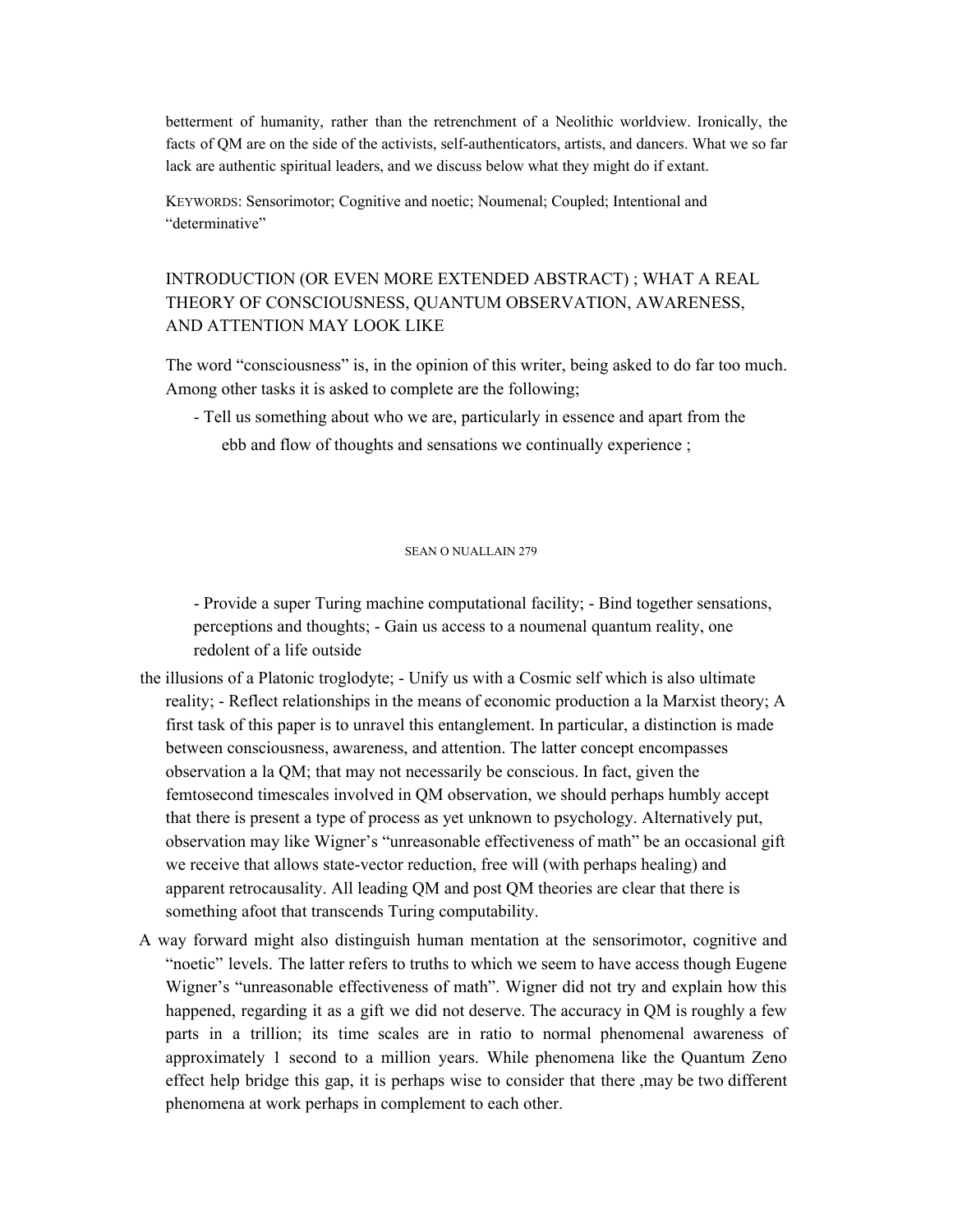- The consciousness community has split between those studying consciousness from a cognitive science perspective and those bringing the tools of quantum mechanics (QM) to bear. The former group points out that consciousness must have something to do with experience and thus psychology; consequently, it attracts to itself practitioners of spiritual disciplines. The latter QM group points out that consciousness as related to the observer in physics seems to have emerged naturally as a topic in the development of physics, and that theirs is the most successful science of all time in terms of the accuracy of its predictions.
- Synthesis between these approaches, if possible, would be very helpful. The alternative is chaos as physicists go it alone using their language which is mysterious to outsiders, and cognitivists argue that riding roughshod over thousands of years of philosophy will end in tears. In reply, the physicists might feel empowered to point out that practice often overtakes theory in science.

This debate shows a remarkable amount of professional discourtesy Physicists keep

# BIONOETICS 280

ignoring cognitive science arguing that theirs is the basic discipline. The current generation of AI systems is working well when they conform to good cognitive science principles (SIRI, Roomba) and fail when they don't (MT in a language without much data). Secondly, intentionality must cater for the whole gamut from sensorimotor behaviour to the explicit representations of Hilbert spaces in QM. Anything else is primitive.

- Two roads to synthesis look promising. One is the further use of information as the unifying principle par excellence of the past generation in science. If we add a subjective aspect to information, surely that "dual aspect" idea will bring us forward? Another, perhaps complementary, path is the use of dynamical systems approaches to neuroscience which allows awareness to be defined in terms of phase synchrony in the rhythms of the brain like gamma, and content to be construed as frequency/phase/amplitude modulation of this carrier wave.
- Information is protean at this point; in addition to classical/Shannon information, quantum information has become a player. Moreover, cognitivists would argue that the sense of self that informational theories try and handle is socially and historically determined to a

large extent and indeed children must learn to be certain types of selves. Put crudely, a

description with its rather coarse grain of how human rights were developed in western societies will tell us more about ourselves than informational accounts with their far finer grain.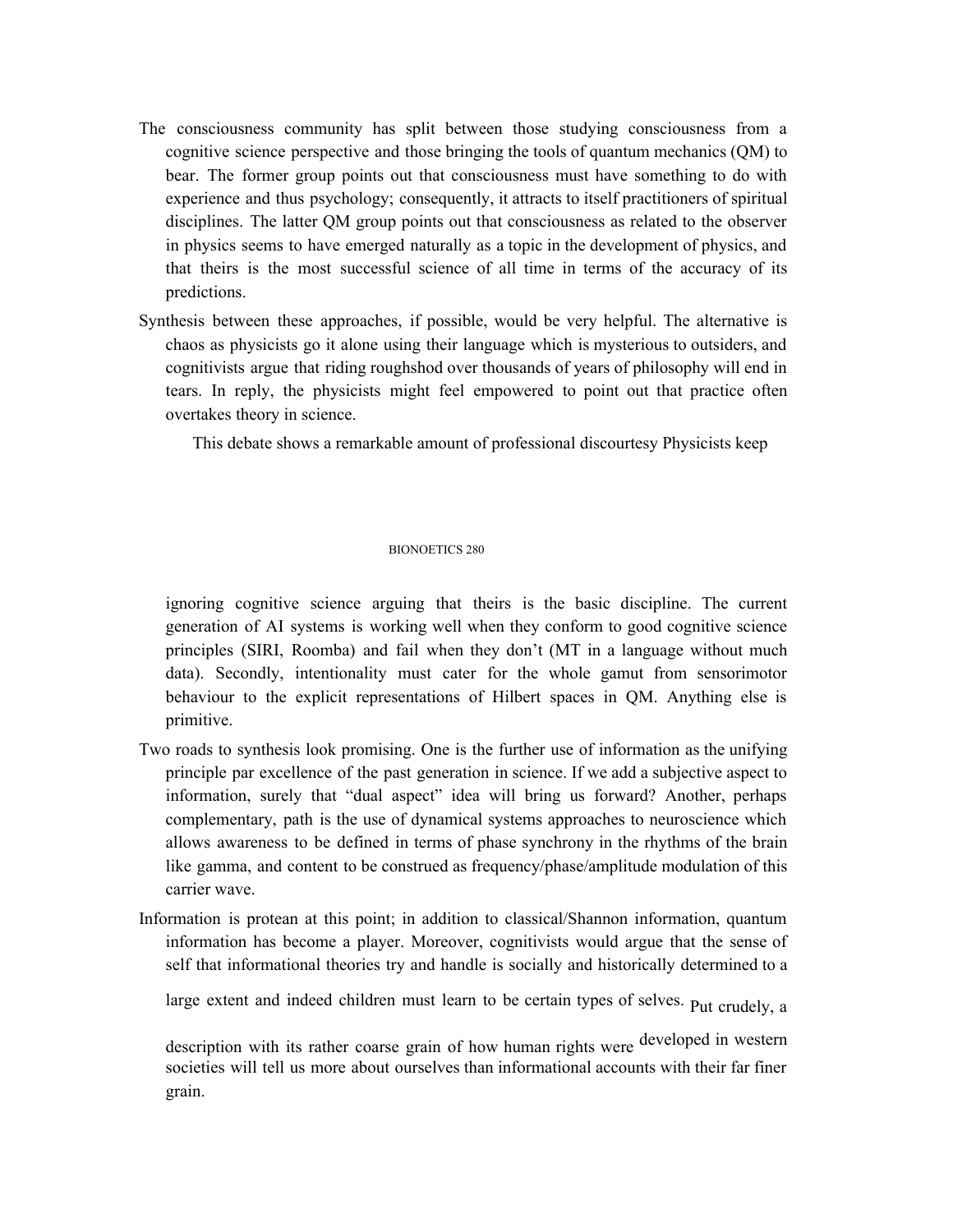- Physicists might reply that subjectivity has naturally entered through Von Neumann's analysis of the "ego" in his foundations of QM. Alternatively put, to argue that our sense of self is partly an artifact of Lorenzian relativity due to neural impulse propagation at about 3 m/s is a more elliptical way of delineating a core of subjectivity than binary codes however fine their grain.
- Moreover, Diracian "Nature's choice" makes our decisions relate to the evolution of the wave function of the universe. Our action becomes voluntary and meaningful to the remarkable extent that it disturbs the whole universe.
- This writer wishes to preserve the historicity of self, the subjectivity inculcated by relativity, and Von Neumann's observer, which can be co-extensive with the observing apparatus, or a disincarnate observing entity. Here is the first step; only computational and intentional entities capable of autonomous action with a formal power >= standard arithmetic have observer status in QM. So Schrodinger's cat could not cause state-vector reduction by merely looking.
- Secondly, this writer takes the "phase synchrony" account as basically correct. In this scenario, probability distributions are generated in the cortex several times a

#### SEAN O NUALLAIN 281

second. They vanish through the effect a neurodynamics "shutter". When they so do, there is a "zero power" interval in the cortex in which coherent quantum states can flourish, and perform the non-computational tasks which we increasingly credit human consciousness with. We thus disturb the universe a few times a second; indeed we may leave a holographic record with the object of cognition represented at different levels of granularity with differing signal/noise rations.

- To finish, and perhaps most controversially, I wish to point out that consciousness studies, despite (or indeed because of) it paucity of real results, is in danger of undertaking the same academic imperialism as early "scientific" psychology. Just as science is ultimately processed by a psyche, so is most of it presented to consciousness. This will never do; our roots in physics and math should strengthen our desideratum for normative accounts in the social sciences.
- From Von Neumann we get a distinction between subject and object that is no longer fixed, but malleable, with the location of the "Heisenberg cut" being mobile. This I call "noumenal" mentation as it is this above all that allows us access to "Dingen an sich". Moreover, this "noumenal" mentation applies also to initiation into a social group where the boundaries of subject and object are being demonstrated to the neophyte – most crudely by a street gang beating him up prior to acceptance. It is here perhaps that the sacred might enter our now elaborated study of consciousness.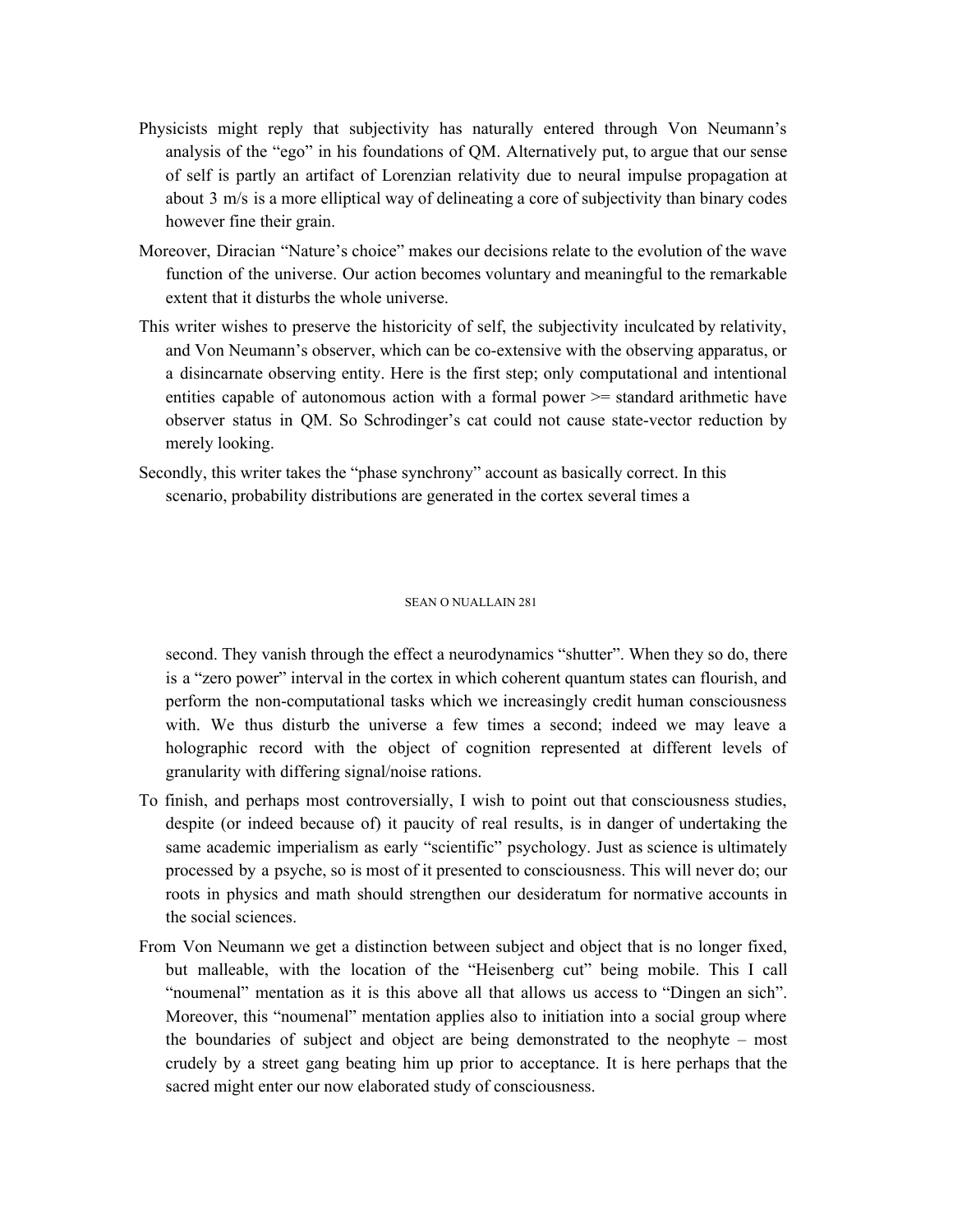- Finally, the primary definition of "intentionality" is that it is a process in which structures within the organism "intend" i.e. reach out to entities in the environment. At a primitive level, the prokaryote chemistry will covary with that of the environment. We include neither this nor tropisms in our inventory of intentional systems; they include only processes in which neurodynamical entities far from equilibrium are stabilized by something in the environment.
- At an intermediate, "sensorimotor" level, the infant will construe his environment in terms of a set of possible operations he can perform on it in "coupled" mentation. The Roomba vacuum simulates this with embedded FSA's or Neural nets. The argument here is that QM requires "decoupled" mentation i.e. mentation that involves a full representational system with a power  $\ge$  standard arithmetic. Only then does Gödel incompleteness become relevant.
- We need to add the fact that humans are the first organisms in which signaling systems like birdsong "language" becomes united with intentional thought. Before humans, arbitrary coding is as old as tRNA but was not used for intentional systems. Consciousness studies has, in the absence of this argument, fallen prey to conscious thermostats and super Turing paramecia Indeed, it is arguably Consciousness itself that provides a high-dimensionality rubric in which this synthesis can be executed.

# BIONOETICS 282

The new Babel in consciousness studies has allowed amateur hour to become 24/7. The fact that we have hard-won political freedoms in the West has made many confuse their (contingent) individual autonomy for a (necessary) scientific fact to be explained. Of course, they argue, a real science of consciousness should explain how I feel right now!

And so on. Making matters worse, different disciplines have their own truth-claims and other predilections. As things stand, physicists point out that theirs is the most precise discipline. Their theories get ever more baroque. Philosophers of mind wisely shake their heads and point to category errors as well as in-principle arguments the physicists don't get. Cognitive scientists adduce experimental findings from studies mainly on kids and undergrads and plead for their empirical pre-eminence. Neuroscientists have really very little to show, except an eschatological hope that everything will be explained as neural spikes – if only they could get C. elegans to spike (see Freeman, 2014, for a trenchant analysis of the limitations of current neuroscience, including the extravagantly funded projects in the EU, USA and Asia)

Let us try a few distinctions. Awakeness is what happens to most of us every morning, including those considered "vegetative" like Karen Ann Quinlan. It can be observed by changes in the brain stem. Awareness is the context in which we have our conscious lives;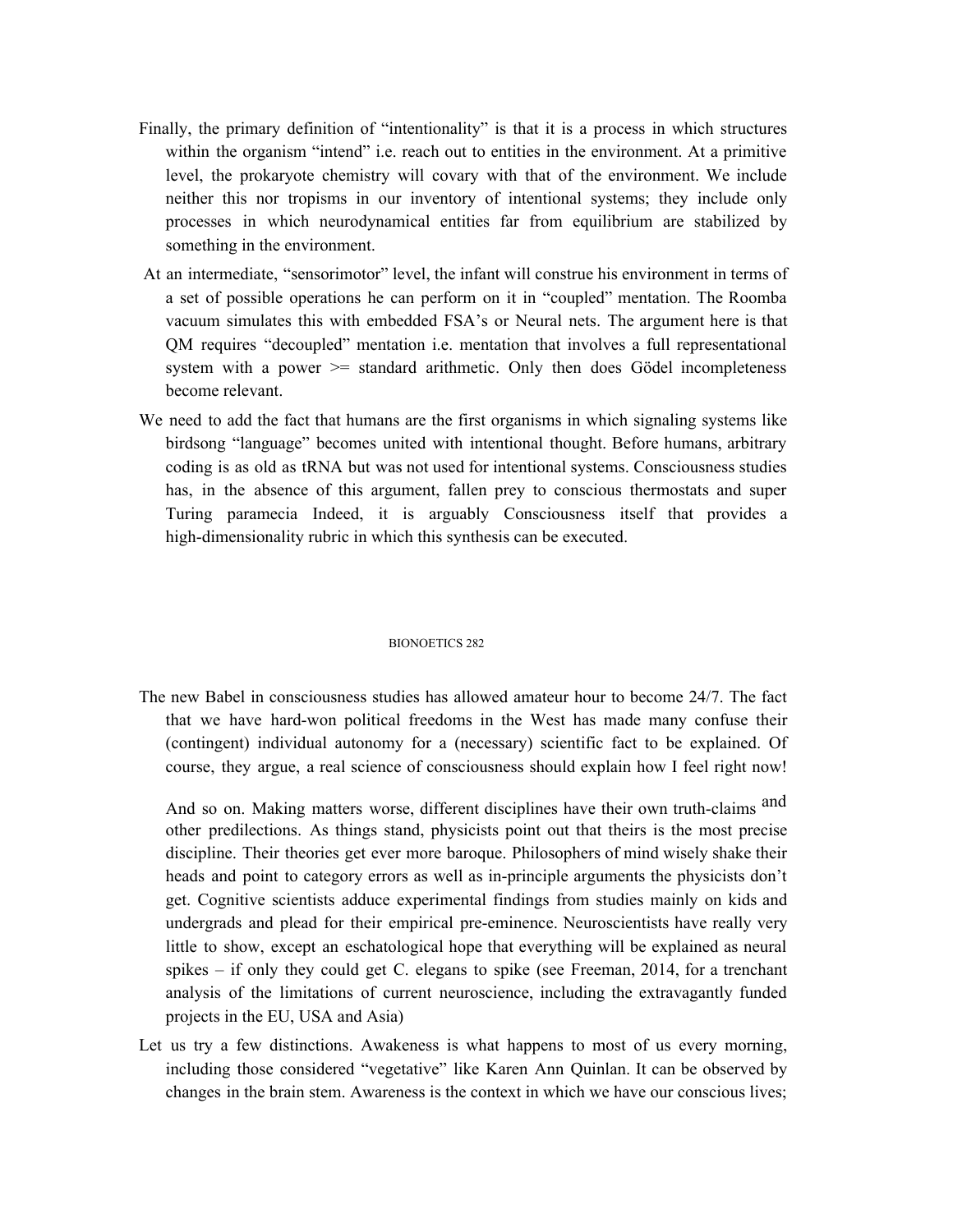it can be measured, in this writer's favored theory, by measuring synchrony and amplitude of gamma waves. Famously, Buddhist monks in meditation show high awareness by these criteria.

- Yet that is not consciousness (con- scio), knowing things in relation to each other, which requires content. Much of this content is intentional ie it manifests "pointing out" something in the external world. Modulation of the carrier gamma creates content. This will eventually destroy synchrony and any conscious state with specific intentional content typically disappears in a matter of under 10 seconds, and usually far less.
- One way to avoid this is to restrict content in places that specialize in this like monasteries, and call the extended state "meditation". It does seem plausible that this state allows quantum coherence to persist and that may in fact be the real relation between consciousness and super-computational process as the subject gets access to a Noosphere if given sufficient support by his community as both Einstein and Mozart were at various stages. As soon as Dirac left the groves of Oxbridge, his productivity plummeted. Mozart, who insisted on striking out on his own independently of patronage, died in a pauper's grave. Many 21<sup>st</sup> century academics, while at a lower level than these greats, would not fare well in the real world.

Attention, by contrast, has specific functions in motor control and is essential for

#### SEAN O NIJAL LAIN 283

functioning in the real world. It has two modes; voluntary and involuntary. The former shows decrease in response variability, necessary for precision, and decorrelation of information fluctuations, which facilitates in the suppression of alternative cortical threads not so decorrelated. Voluntary attention is by necessity conscious, as there is a conscious agent involved.

- Involuntary attention, as we shall see, works by negative feedback or "interrupts" No such interrupts occur in fringe conscious states like day-dreaming, where the associations are uncontrolled and it can be said these states manifest inattention. Conversely, Hamlet is a very conscious, highly verbal and introspective character whose attention is elsewhere. "Something is rotten in the state of Denmark" and only allowing Fortinbras to take control will usher out the *ancien regime* that, like it or not, he knows he is part of. This is remarkably modern; politicians today often create fake Twitter storms in order to increase the gain on irrelevancies, the better to stop people talking about what the regime is and what it is really trying to do.
- What makes matters worse is our tendency to identify whatever is the content of consciousness as central to the self. Plato's republic sketches an even more pathological situation; our organism is a ship whose captain is absent and the wheel is successively taken by random members of the crew, each drunk and claiming to be the master.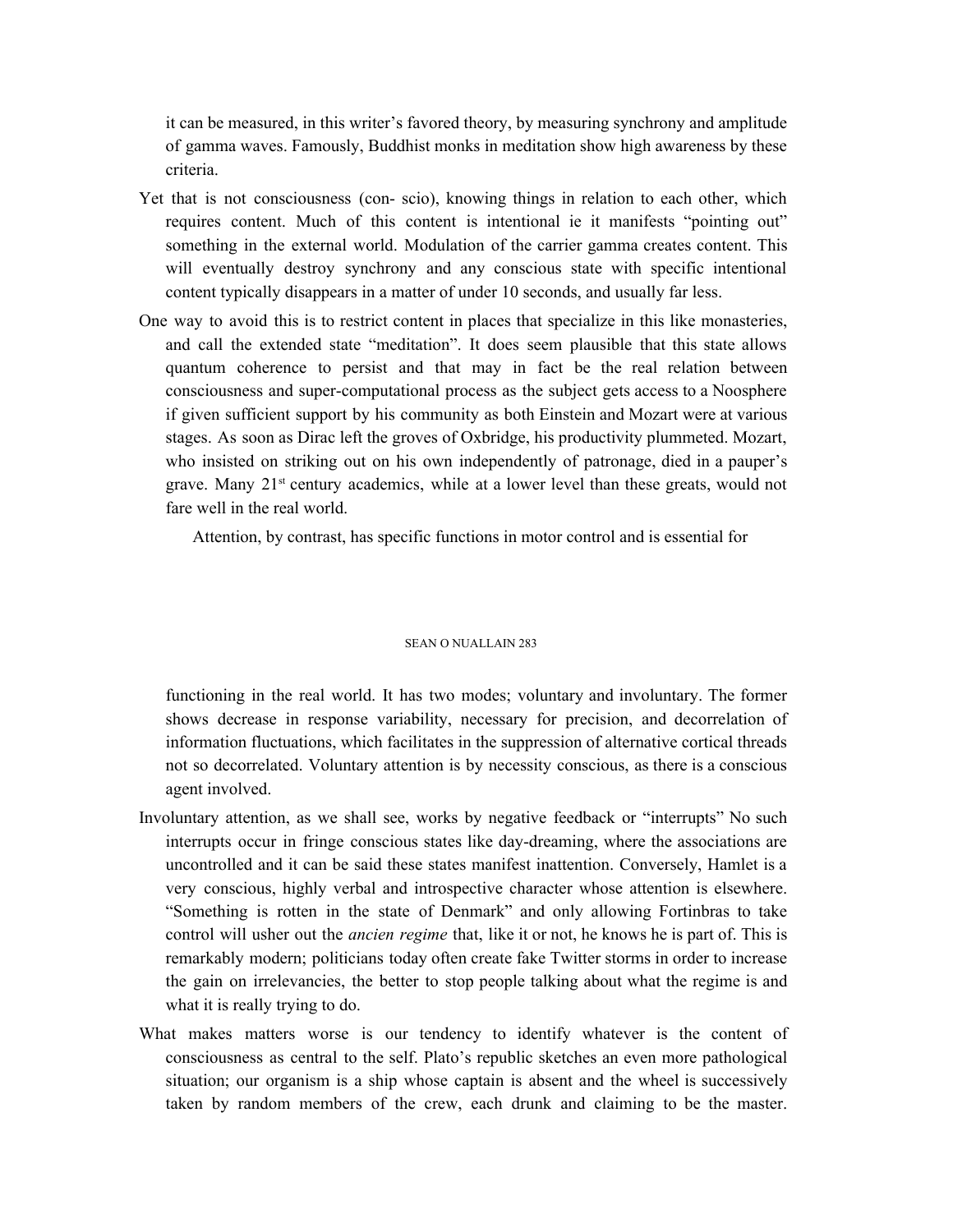Identification of this pathology is the beginning of the Gurdjieff work which insists that the only free thing about us is the fact we can realize we are automatic. On the other hand, many pursue apparently successful lives while in the grip of this supposed illusion. Conversely, many of us sympathetic to Gurdjieff's critique would respond that it is only personal tragedy that opened us to it, and that the problems of life like illness and making a living still remain.

- This writer believes that indeed there are different categories of mind/world interaction, starting with coupled and intentional and introducing a "determinative" aspect. Orthogonally, in terms of content, we have the cognitive, exemplified by Piaget's heroic failure, but also the noetic. The noetic manifests with the "unreasonable effectiveness" of symbolic systems (see below) , perhaps gleaned from the Noosphere.
- However we get these Platonic concepts, that have an elaborated semantics (not just math); the noumenal exemplifies ambiguity between subject and object, either Von Neumann "classical" quantum mechanics or (arguably) theater of the absurd a la Sam Beckett and indeed Steve jobs' "reality distortion field". As we distance ourselves from the cognitive, we paradoxically get more precision in the noetic, and ultimately a few parts (perhaps up to 100) in a trillion in noumenal mentation in the noetic realm.
- Any new theory will have to address all these issues. These orthogonal categories; the coupled, intentional and "determinative" on the one hand and sensorimotor,

#### BIONOETICS 284

cognitive, and noetic on the other is how I construe the whole of mind/world interaction from sensorimotor behaviour to observation in QM. The noumenal is a third dimension.

- Strangely, as we've seen, attenuating the role of consciousness helps a lot. It is attention, not consciousness, that transforms a quantum superposition into a mixture and gets rid of quantum entanglements ; it is also attention that decorrelates information fluctuations in the perceptual stream when the discourse has changed to classical, not quantum physics.
- Awareness, on the other hand, is arguably merely a broadcast artifact; global workspace theories were based essentially on computational architectures like Hearsay. So why are people so interested in consciousness ? Essentially, because it promises to tell us something about what we are.
- Moreover, it promises to do so in the context of a theory of the cosmos and/or a grand unified theory uniting general relativity with quantum mechanics. There is even in existence a generously-funded quantum gravity center whose program argues that proper attention to a particular Lie group will reveal all. The point of view here is that is impossible. Any

such theory will be a "third person", alienated description of physical reality Alternative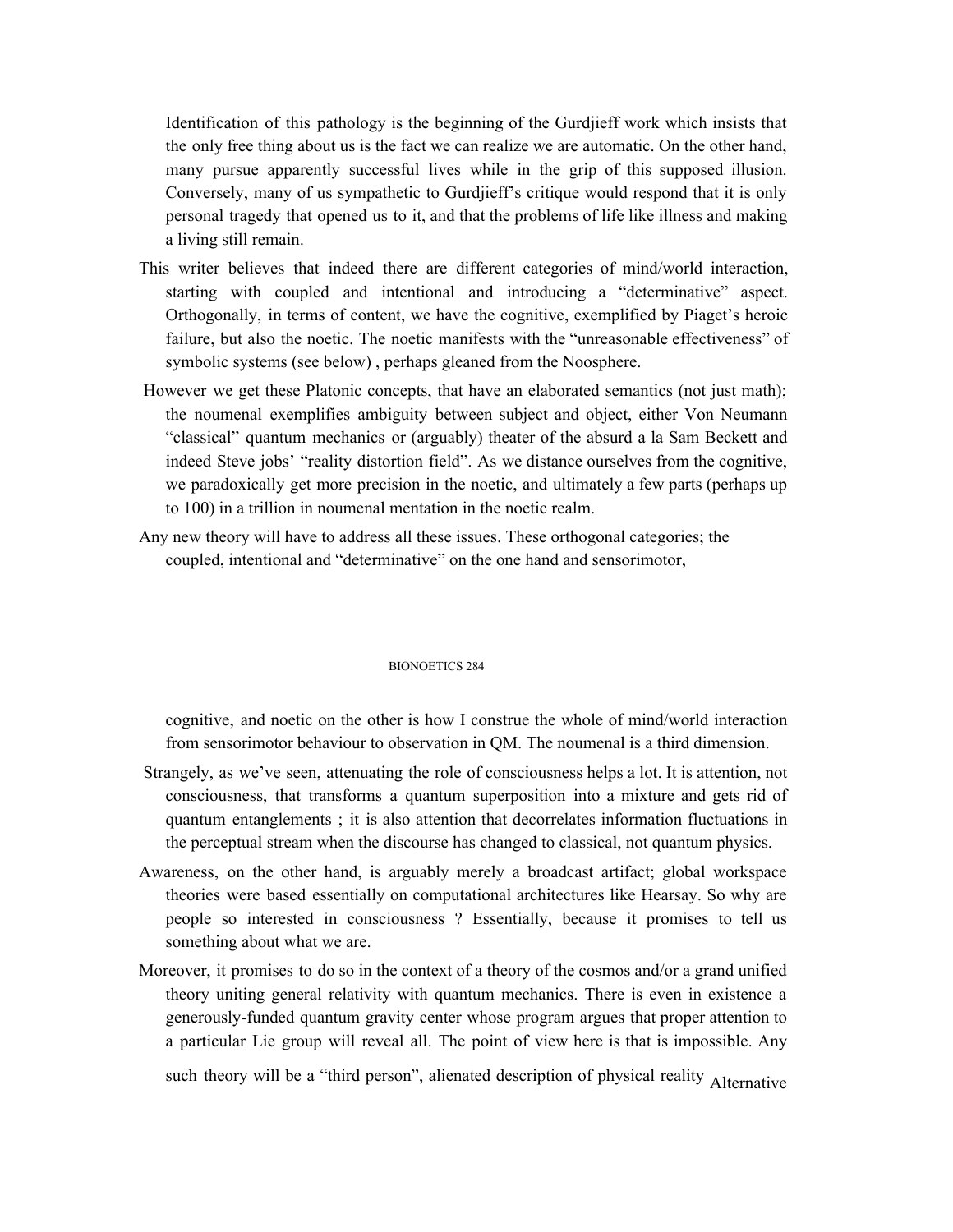approaches – which all may or may not be formally equivalent, as nobody can currently say – adapt the Bohmian "pilot wave" to transform it into a qubit field and postulate a "back reaction" from biological systems redolent of how a massive object causes space-time to curve in GR. This is an improvement; it allows free human action, as does the Von Neumann/Stapp initiative that starts from treatment of a math formalism and generates matter from mind. In fact, we might well insist that our theory allows human action, and is consistent both with best practice in the physical sciences and with a social science not founded on a dogmatic relativism.

If AI systems are said to become "conscious" by passing arbitrary "Turing tests", the problem remains that this consciousness is not what we are. We are fundamentally an urge toward Being. Put in an evolutionary context, this resolves to something like Hegel's remark "Der Mensch ist anerkennen". We are vehicles for nature to know itself. That is primarily a process of will and secondly one of representation; in noumenal cognition, we find conscious attention – an exemplification of will and a remote achievement – to be the causative factor. So quantum computing systems will become more efficient in gleaning information from superpositions, while unable to initiate the process of attention that is the province of Life itself as will.

#### SEAN O NUALLAIN 285

# INTERRUPTS AND SCHEDULING

Attention can be automatic and "driverless cars" have exemplified how automatic this driving always was. Yet "driverless cars" cannot yet collect you at address A and leave you at address B. It seems something else is involved.

- Attention need not be conscious and there can be myriad threads working in parallel. This is similar to computer operating systems (OS) where threads lie dormant until an interrupt evokes them. In a gear shift car, this would involve monitoring revs until gears must be changed. An experienced driver can so this and still give conscious attention to a conversation.
- Then he heads into traffic and tells his passenger to be quiet for a bit, as the driving now needs conscious attention. Famously, talking on a hand held cellphone while driving causes very many accidents.
- Interrupt handling is complemented in OS with scheduling of processes. This does not always work and deadlock is possible. Somehow the brain seems to circumvent this, except perhaps in stress-induced seizure (as the author has experienced). The choice of what is salient in the conversion of a superposition into a mixture and the judicious imposition of a modulation on the carrier wave characterizing consciousness, an imposition which forms the content of consciousness, are possible non-Turing computational processes.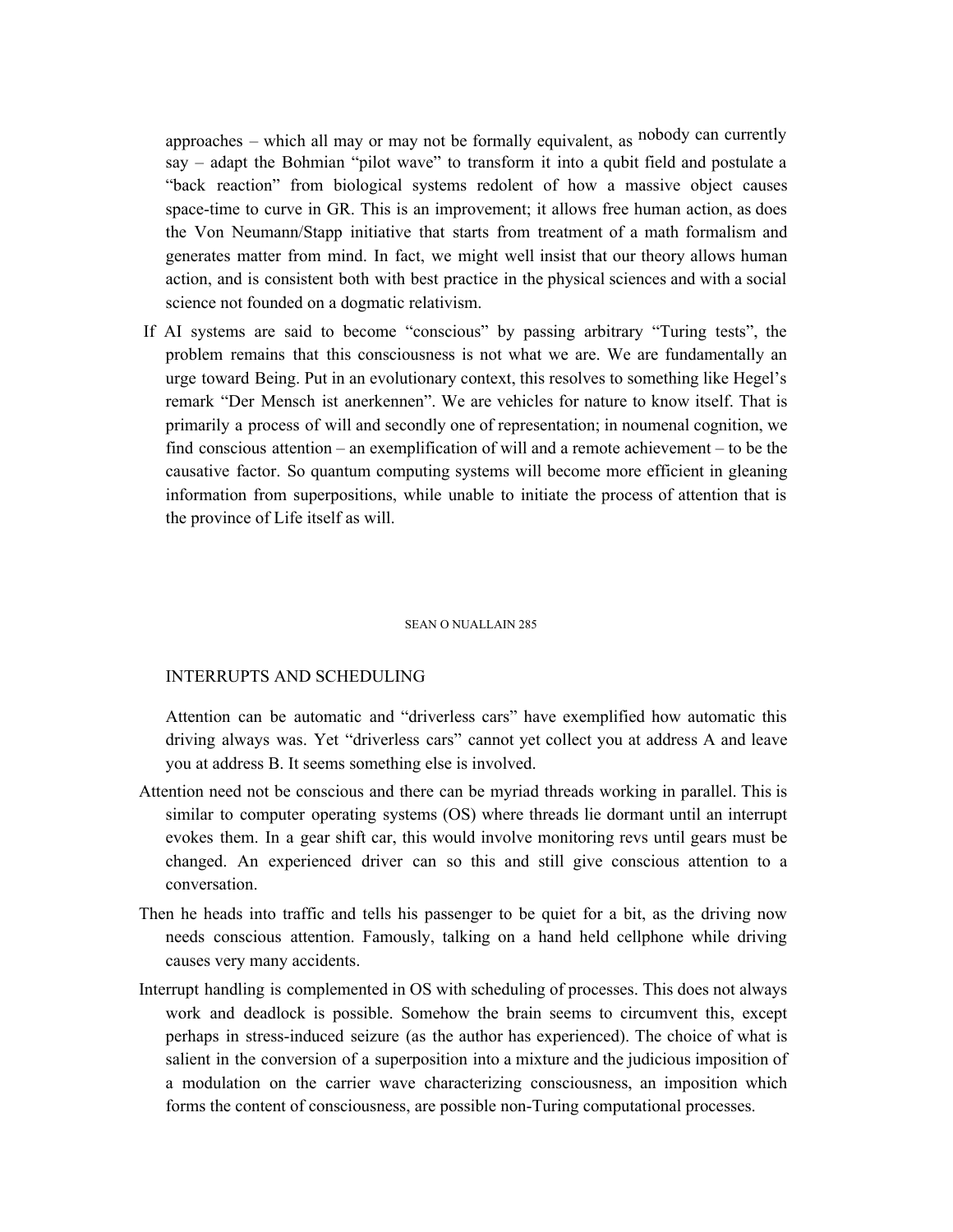- Of course, having an assailant run at you with a knife provides a very Turing computational interrupt with the same result and indeed many report periods of higher presence in moments of shock, but we can leave these matters until another day.
- Attention's role in determining salience is the non-computational aspect of mentation at the classical and quantum levels. Moreover, it may be the case that quantum biology phenomena like quantum tunneling are how we get control of our metabolism and this too is a remote destiny.

# MIND AND WORLD REPRISE; FROM THE ROOMBA VACUUM TO QUANTUM MECHANICS

The relation between mind and world, termed "the problem of objectivity" by AJ Ayer, subsumes many epistemological and - embedded therein - semiotic problems. This section addresses it under the following rubrics, *inter alia*;

- Semantics and reference. While the later Wittgenstein's skepticism about the existence of a formalism encompassing enough to map all of language yet fine-grained enough to be computationally useful has proved correct, we now know a little more. "Semantic" formalisms in math like the Hamiltonian give precise enough predictions that the phrase "the

# BIONOETICS 286

unreasonable effectiveness of math" became current; Quantum mechanics (QM) displayed direct and perplexing mind and world connections; - The paradox that as math formalisms diverged from the "naïve physics" described in the experiments of cognitive scientists like Piaget, they became more precise. The most accurate observations in the scientific canon are from QM, a field that does not seem to be cognitively penetrable. Moreover, the topic is vast enough that several approaches can usefully be juxtaposed. We shall contrast psychological from math approaches, characterizing the former as the assertion of a language close to folk psychology intuitions of mind with its vocabulary of intention, will, and so on with math, here defined as the most elliptical and veridical language to describe reality that can reliably be communicated. We shall investigate the languages of the brain, and attempt to find the right level of abstraction for bare intentionality and other mind-world relations. Most centrally, we have examined the metaphysics of subject and object and derived a new vocabulary for its expression across various domains. Finally, human symbolic behaviour will be treated as *sui generis*, the advent in nature of symbolic behaviour that is also intentional.

We'd better start as we've a lot to get through! Frege hated his contemporary new science of psychology, apparently for personal reasons; his assault on its citadel unleashed the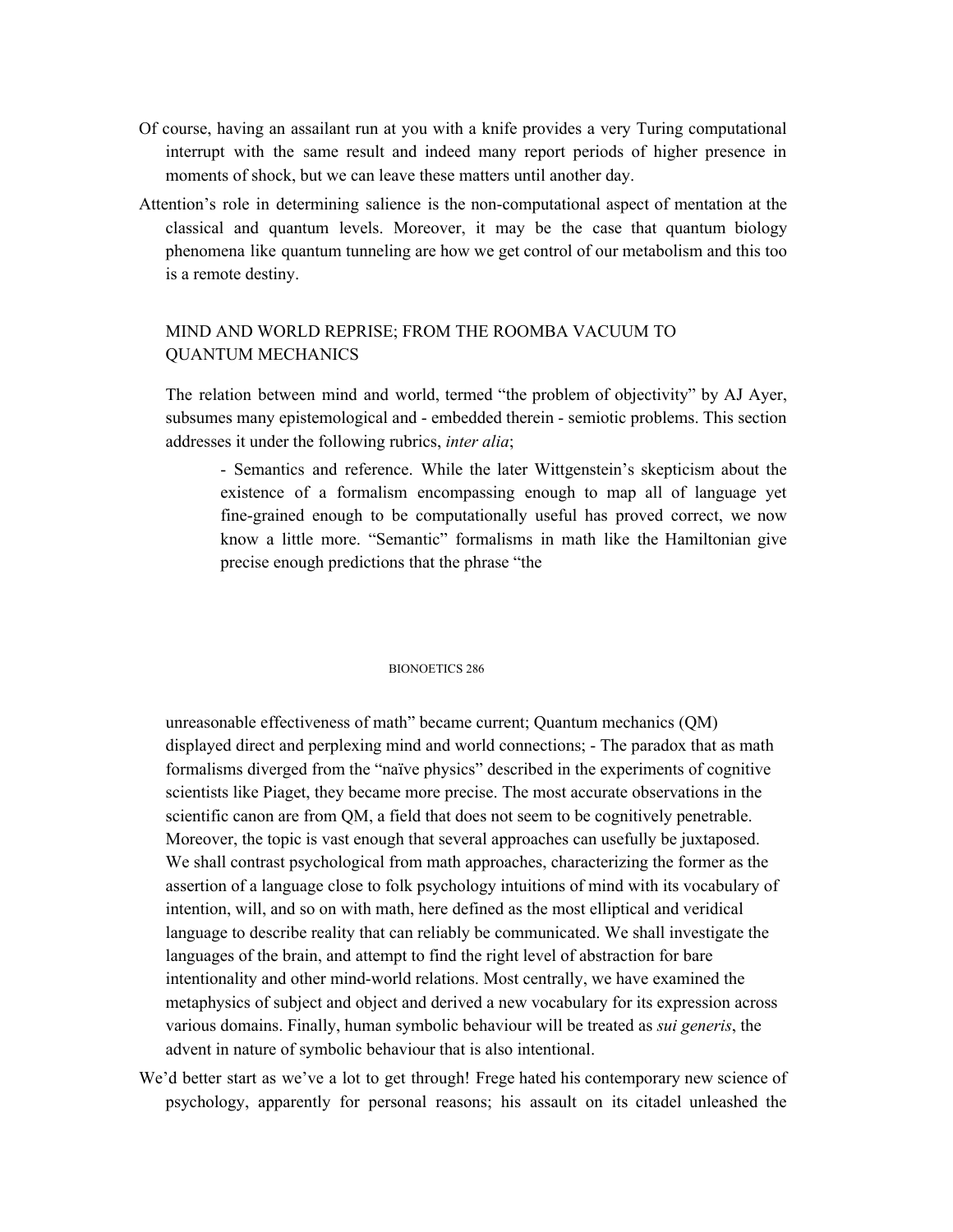epithet "psychologism" which we will adapt to describe "explanations" in "psychological" ie introspectively plausible terms like desire, intent etc that are formally inadequate for the task in hand. A good recent example is the mapping of such "psychological" terms in fmri and the projection onto specific brain areas of "envy" and so on. As Frege might have pointed out, fmri is a scalar description and we know for sure that the brain works with vectors and higher-order tensors. Therefore, even had the fmri research been without scientific stain – and Ed Vul and others proved otherwise – it would still have been formally inadequate.

- Math, by contrast, is scientifically credible. Indeed, there is a burgeoning community of QM scholars who describe mind in math terms, using as mentalese adjuncts only the necessary vocabulary of observation in QM.
- In natural language, we have syntax, semantics, pragmatics etc. Math is less complex; it is syntactically unambiguous. Applied math is denotational/ referential semantics. Sometimes the denotation is accurate, sometimes it isn't. We know to our literal cost that in 1997 LTCM crashed the Asian "tiger" economies with a childish belief in the Fourier's application to economics. Arguably the 2008 crash had a similar basis in AAA ratings given the bad loans on the basis of a math model.

So arguably the best distinction for Applied math is between fixed and arbitrary

#### SEAN O NIJAL LAIN 287

denotation. Einstein's GR, harmonic oscillator equations, etc are the former. Arbitrary denotation would include choosing a Hamiltonian for s system or co-ordinates as in "the Lagrangian";

Compare (from Wikipedia);

"First, a (potentially complicated) Hamiltonian is found whose ground state describes the solution to the problem of interest. Next, a system with a simple Hamiltonian is prepared and initialized to the ground state."

And

"Generalized coordinates can be chosen by convenience, to exploit symmetries in the system or the geometry of the constraints, which may simplify solving for the motion of the system."

Now for the "languages of the brain". Students are still taught about neural firing using the type of simple arithmetic that would embarrass a bright kindergarten, It is now known that the timing as well as the magnitude of neural afferents are critical. In fact, to model the process correctly, we need to use the vocabulary of chaoplexity.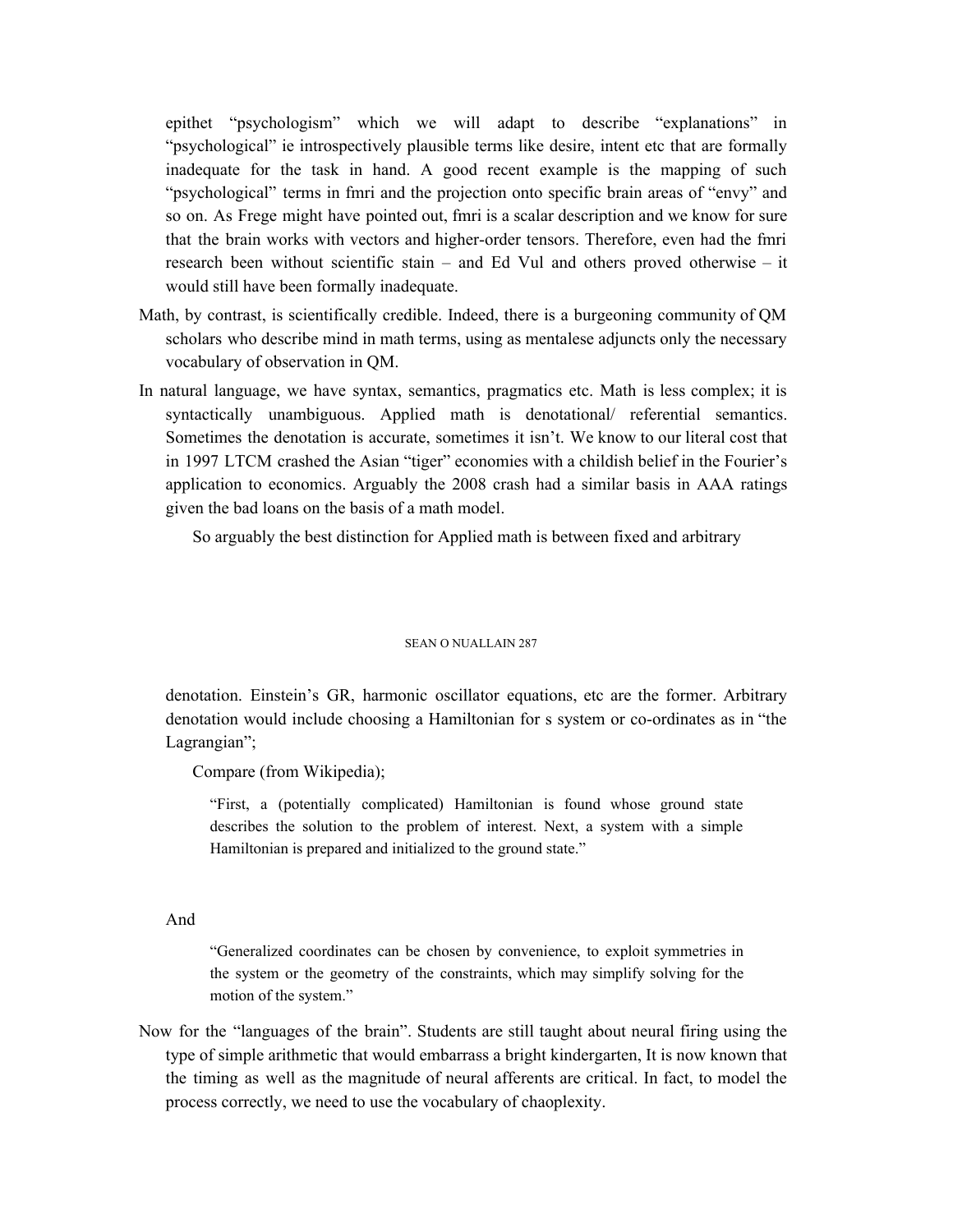- Specifically, intentionality comes into existence when a neurodynamical system is stabilized only by an entity in the external environment. That distinguishes this ancient biological process from antecedents like tropisms or indeed simple chemical covariance with their milieu by prokaryotes.
- So what distinguishes human mentation from that of other animals? Arguably, it is the fact that thought becomes symbolic, and symbols (more correctly, perhaps, "signs") become intentional. To extend, it is possibly an intentional recapitulation of the evolutionarily process, one biologists are only now beginning to acknowledge, of interaction between the "operational" processes of the cell and "symbolic" functions of the nucleotides like rna and dna.
- Partly as a result, natural language (NL) is syntactically and semantically ambiguous. It admits of myriad "language games". If the domain is restricted (here, to the physical) and the context/language-game to a laborer conveying slabs, then denotation is simple. If neither context nor domain is restricted, NL is not formally tractable. Arguably, that is one of the points of the theater of the absurd where uncontextual and repetitive action and speech abound .
- Math, by contrast, is syntactically unambiguous. As Gödel demonstrated, truth cannot be syntactically established. Applied math, as is repeatedly stated here, can be fixedly or flexibly referential. With QM, our physical intuitions come unstuck; the language game is "fragen", questioning, but the a priori probabilities are unknown. In

# BIONOETICS 288

the terms of behavioral economics, roughly speaking, this is "uncertainty" as exposed to "risk" where the a priori probabilities are known only in the latter case.

- Of course, everyone knows or claims to know that once the wave function has collapsed, ordinary classical physics and cognitive intuitions return. A problem; many QM alternatives do not allow this collapse. Yet that problem is shared with NL processing. So how does SIRI and its peers work?
- Essentially, the general problem of NL is unsolvable due to a limitation variously labeled the "frame problem" or "combinatorial explosion". Humans get around this by lining up hypotheses about what will happen next and so constraining the search space. While this approach is being introduced in computer NL, it has far to go. Indeed, we can be sure that research into semantics, whether considered as "mentalese" or in more formal terms, will continue to empty the scientific budgets of many states.
- What works best for Q+A systems is the phenomenon of sublanguage, a restriction of context. Here, the problem of selection begins to fall under the rubric of syntax.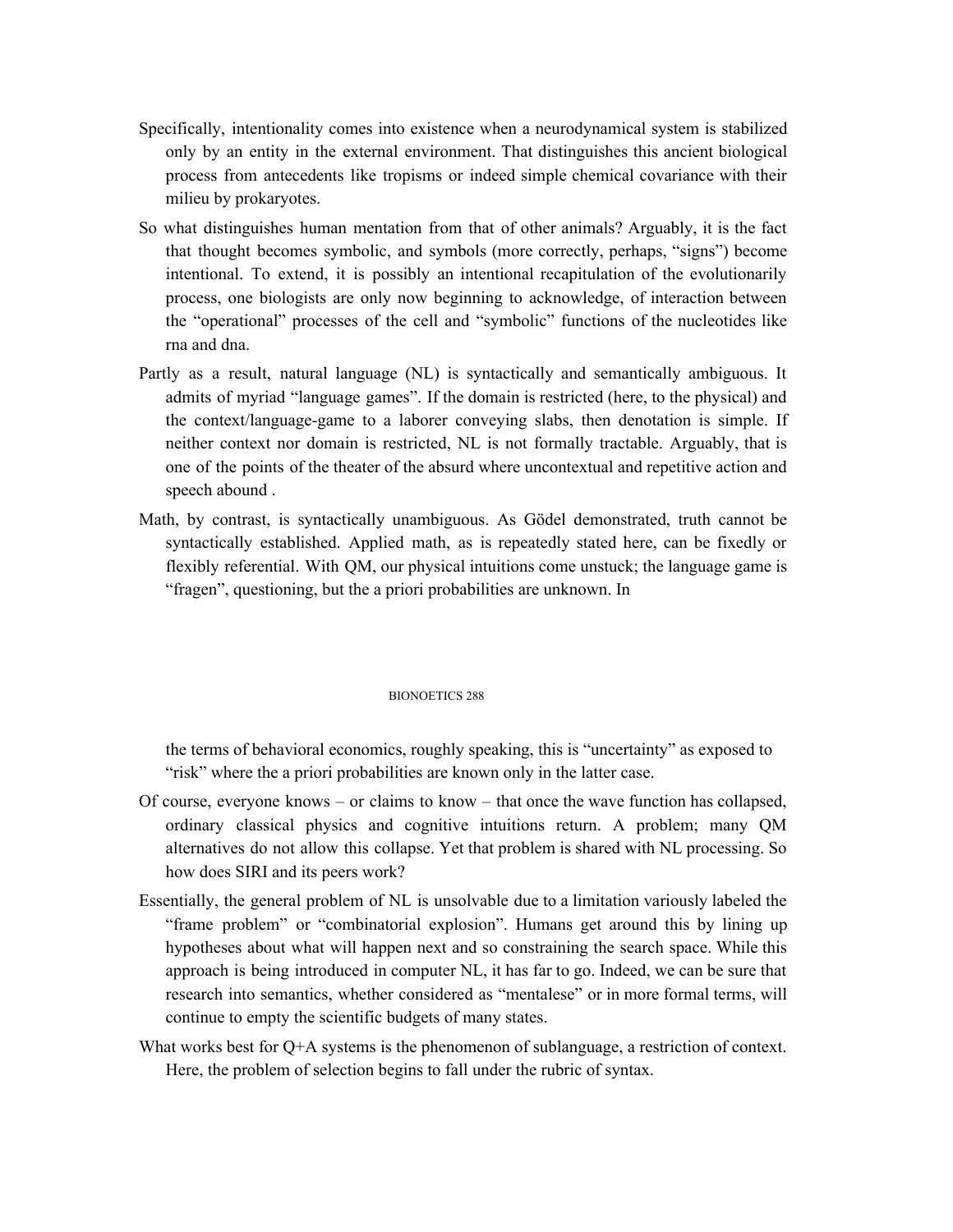# CONSCIOUSNESS; AWARENESS; ATTENTION; WILL REPRISE

Awareness is global broadcast. Pure awareness does not have intentional objects. A good meditation teacher will notice when you are slipping into subject/object duality and help reinstate uroboros. It is interesting to note that in the Bohm/Sarfatii model the global pilot wave is essentially uroboros, subject/object undifferentiation until "written on" by information emanating from a subject at which stage qualia emerge. The universe knowing itself as Hegel proposed....it is very possible that a narrative similar to this will eventually prevail.

- When the aware state is modulated in a way that preserves the essential coherence  $-$  if only for a few seconds – that modulation becomes the contents of consciousness
- Attention involves refining a particular neurocognitive processing thread, and suppressing other such threads while suppressing response variability.

Will can direct conscious attention by turning automatic attention into voluntary attention and the neurocognitive processing thread in attention then automatically becomes conscious. Most human spiritual methods are about how to do this in a way that does not over-strain or injure the person. It seems to help greatly to spend an appreciable amount of each day in meditation and indeed to regard this time as sacred. Intriguingly attention decorrelates informational fluctuations in classical perception, rather akin to what Von Neumann's process 1 does in quantum mechanics. Are they aspects of the same thing, the will for reality to know itself?

# SEAN O NUALLAIN 289

Attention is what an autistic savant has. It can be replicated by AI systems, so limited by the frame problem of relevance that they indeed play a brilliant chess move in a burning house. Attention aided by consciousness refines the objects worked on. They can be transformed so that an attentive subject catches himself in the act of experiencing them and this stasis, described by Joyce and Schopenhauer, is the essence of great art. The alternative is an infantile Mozart pumping out divertimenti that, whatever their brilliance, connoisseurs cannot listen to, preferring the Mozart of the terrible later years.

# OUTSIDE THE ACADEMY; DIE WILLE , ONTOLOGY AND RELIGION

Ontology has been disregarded by modern science; or, rather, modern science has restricted discourse to parts of Being that can be mapped with efficient causality. That works only for the part of Nature represented in classical physics; it does not work in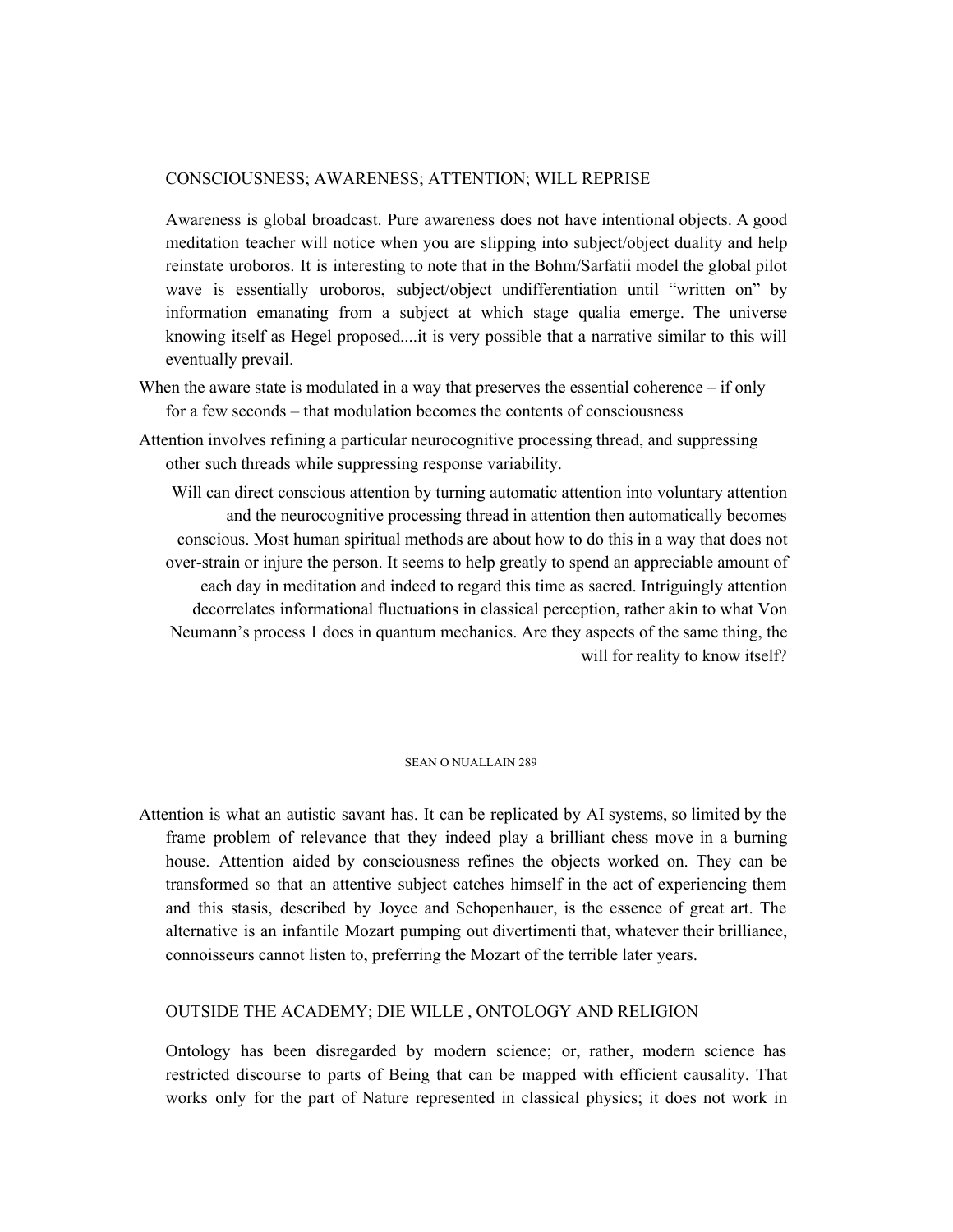quantum physics, and it is increasingly clear that even biology needs formal causality and teleology.

- Biology is the entry of "Die Wille" into the cosmos, unless one wishes to recruit quantum decoherence as cosmic self-expression as the entry. It is at least arguable that biologists' trouble with dealing with metabolic syndrome is the result of a category error as they attempt an ever more reductionist and sanitized account. Conversely, psychology has failed to grapple with the normative, let alone the transcendent, in any coherent way, leading to a stifling relativism.
- It is clearly absurd (indeed, beyond Maoist) to try and replace any attested science with ill-defined impulses toward Being. Yet it does seem to be the case that human metabolism admits of a community of practice (personal trainers) who, in their bullying way, know something about elevating metabolic function of which science is ignorant. Likewise, while cultivation of awareness is handled in meditation training, practices like Zen also cultivate attention ie "one pointedness", again famously with some bullying!. It is probably unwise, and indeed illegal to go further with these techniques than the gym and the monastery.
- What can be done? In the first place, we can forget about the Abrahamic religions as a guide, for obvious reasons. The Abrahamaic God is above all tribal, a fact seized on brilliantly by Mohammed to create the most successful religion in history; under Moses Yahweh became a legislator, and Islam developed Sharia. This congeries can be resolved only with fiats like the many imprecations for Him to slay enemies in the psalms, which plumb truly pornographic depths of violence in apocalyptic literature.
- Religions should continue to be developed, hopefully without Jehovah. Above all, the context-dependent creation of moments in which a reality transcendent to us is

#### BIONOETICS 290

realized can most innovatively be done in the gap between subject and object; in the transition describes here as Noumenal in the cognitive realm between the intersubjective and authentic, between the subaltern and the Bewusst, between being blocked and flow as even sensorimotor preafference can enter consciousness.

When we enter the cognitive realm, we are propelled into the world of the Cartesian meditations. Descartes' many errors included a failure to distinguish mentation that could be intrumentalized, that was "relative to consciousness" in the sense that it occurred slowly enough to become subject to voluntary action, from automatic sensory/perceptual function on the one hand exigent experiences in which self is an object on the other, and the transcendent in which a higher self emerges a la QM. It is these last two types of process that religions can most usefully exploit and explore.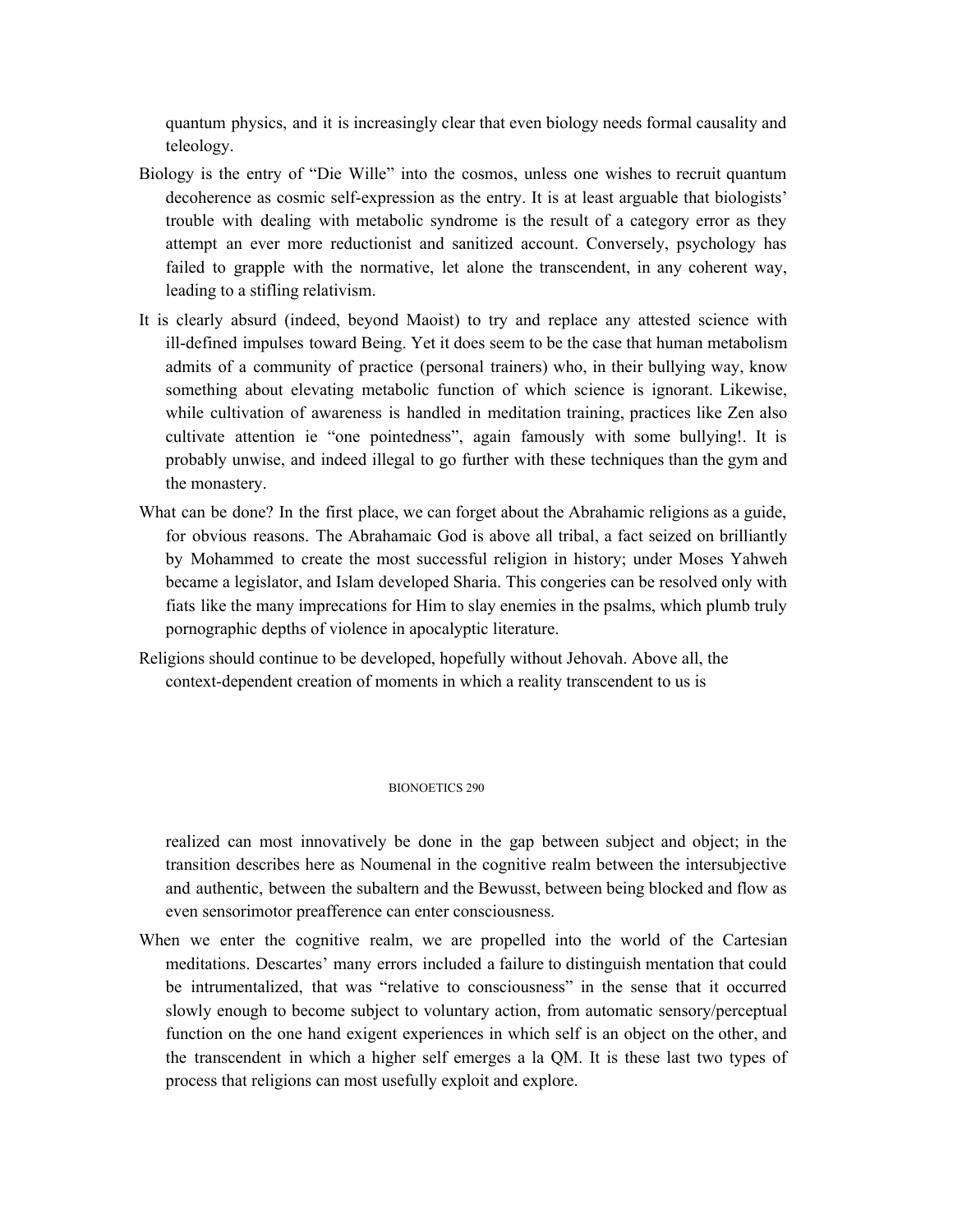- The central mistake in theology is a God that is relative to consciousness, that can be intrumentalized. If such a God is also regarded as omnipotent, a cascade of imprecations to get him to solve problems in initiated. If also omnibenevolent, much of the cognitive dissonance we dignify with the term "theodicy" emerges.
- Religions assert the sacred. Essentially, they consist of a set of practices to invoke the immanence of the numinous, the sacred. No longer can they have beliefs, as truth has been conceded to that aspect of instrumental consciousness known as science.
- The transcendent should enter religious practice. Moreover, organic automatic functions related to food etc can and have been sacralized, a thankfulness for this anthropic universe. Likewise, the beauty and immensity of the cosmos should figure. So also should communities of practice that assert activities like ecoactivism, sophisticated art, open inquiry, currently held hostage in the academy by relativisms. These are not "beliefs" per se but one can be said to have "faith" in their importance.
- Yet deep within their European tradition is clearly an echo from a time when Being and Knowing were one. In modernity, we can teach biology as a level of Being separate from inert matter; mentation as comprising the noetic and the noumenal as well as the cognitive; and invite young adults to courses of formation of themselves as people that do not involve massive student debt, or any curtailment of freedom of thought due to financial constraints and power asymmetry..

# .OUR PROJECT

It is these issues that the foundations of mind project addresses. In three years, it has published more than 100 peer-reviewed papers which are downloaded more than 150,000 times a year. Walter Freeman, Henry Stapp, Fritjof Capra, Jacob Needleman, Menas Kafatos, and rising stars like Ed Vul and Seb Benthall have published with us;

# SEAN O NUALLAIN 291

Terry Deacon, Tony Bell, Brian Josephson and many others have been active in the group. While mind in Quantum mechanics versus cognition was indeed its first leitmotif, it began to address issues being ignored elsewhere in the foundations of biology, environmental thought, and practical applications in mental illness therapy and indeed health in general.

The project started at Stanford and UC Berkeley before becoming an international franchise with 2017-2018 events in Italy, Ireland, India, and China.. It then focussed on the ontological paradigm that underlies our view of science, and the possibility for selftranscendence that differentiates us from mainstream psychology. Moreover, our treatment of social science similarly emphasizes the normative to distinguish itself from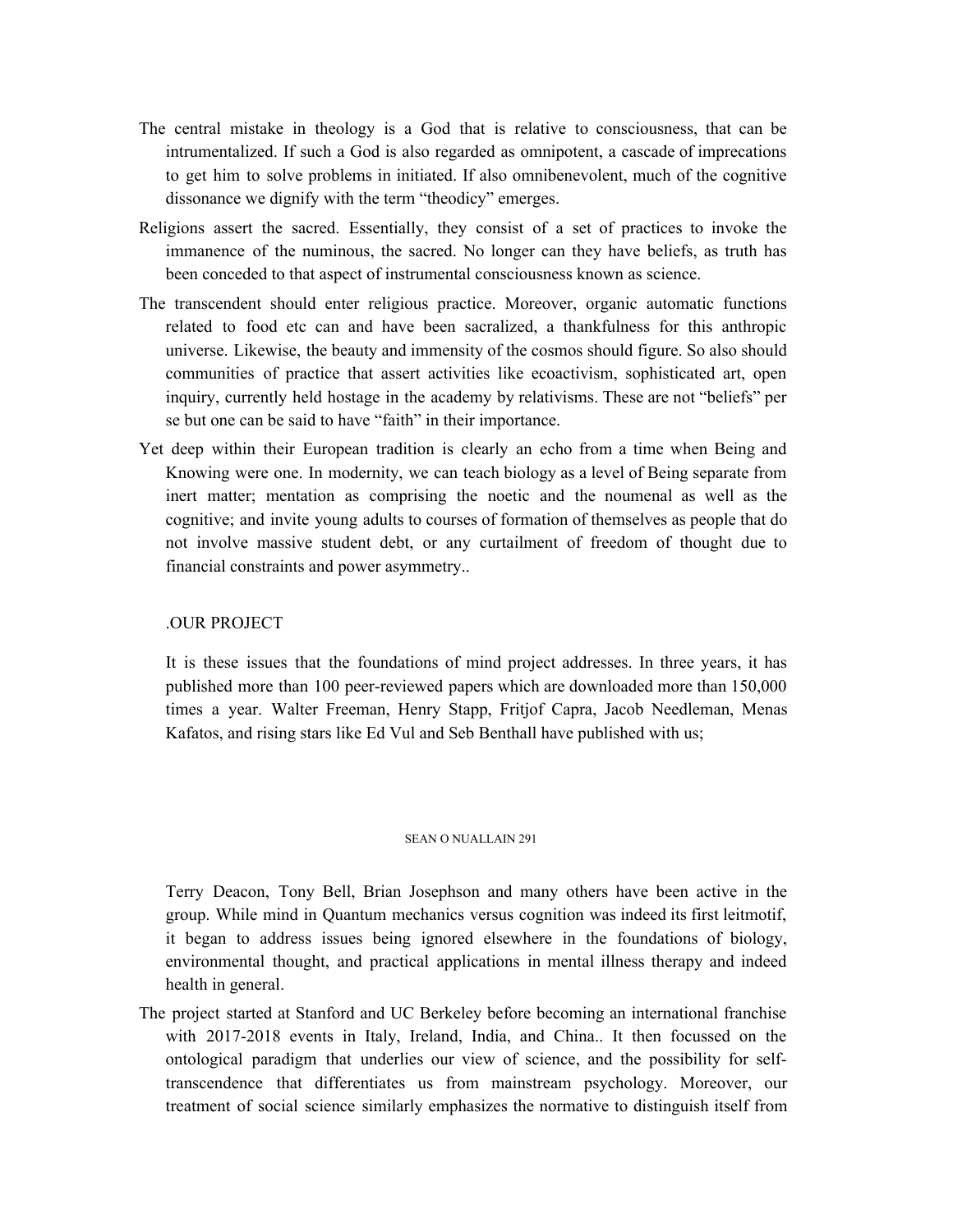the subjectivism, psychologism and relativism now rampant.

- In neuroscience, we offer the only pedagogic treatment online of mesoscopic neurodynamics, while also asserting that the brain is at least as complex as the physics models it routinely uses - like 4<sup>th</sup> order tensors. Finally, we are using a "Freemium" model to continue online teaching in a manner that guarantees academic freedom and respect for both faculty and students, a massive reduction in fees, and innovative programs in areas like cognitive science.
- Taleb (2010) brilliantly points out that the academy has always lagged far behind the cutting-edge of its contemporary thought. While his bête noire is the insistence on using - - roughly speaking – "normal"/ Gaussian distributions to describe processes that admit of "black swans", a priori unlikely events, he also argues that Voltaire and others wrote outside an already well-established academic structure. Freeman (2014) echoes him on two points; yes, current academia is not studying neuroscience properly and secondly, we need non-linear models and indeed precisely the kind of fractal/chaoplectic models on which Taleb claims he made his fortune.
- If we stress metabolism, will *qua* attention and ontology or, more simply, Being itself what is formerly an academic project begins to enter the real world. It becomes, in effect, a religion in that it stresses that the numinous can be approached through a certain subset of human activities. These in general are selflessness in social relations; not just speaking, but acting out truth to power; science which insists that there are ways of knowing not currently within the purview of the academy; arts which stress forms of expression that are more encompassing, often measurable in terms of computational stacks; physical action that manifest "flow" rather than brute power and passivity; and so on.
- This paradoxically dynamic stasis permanently changes the identifications of the self. It is analogous to "seeing" the truth of a Gödel sentence. Alternatively put, Ultimate Reality now can BE through oneself in a more authentic way. As academic activity, we term the extension of the idea of knowledge as "Bionoetics" to distinguish it

# BIONOETICS 292

from psychologism-prone cognition.

There is no claim of privileged access to "God"; indeed, atheists may be correct in their insistence that God has run his course and that the certainty formerly predicated of him should be assigned to science. Moreover, the domain of science will always expand. That leaves a noumenal realm, one in which certainty has evaporated because the person is seeking the limits of subject and object, for (post)modern religious leaders to mine. The best example that comes to mind is precisely the experience of self as object that has been in many ways the outstanding revelation of  $20<sup>th</sup>$  century Western spirituality in dialogue with the East.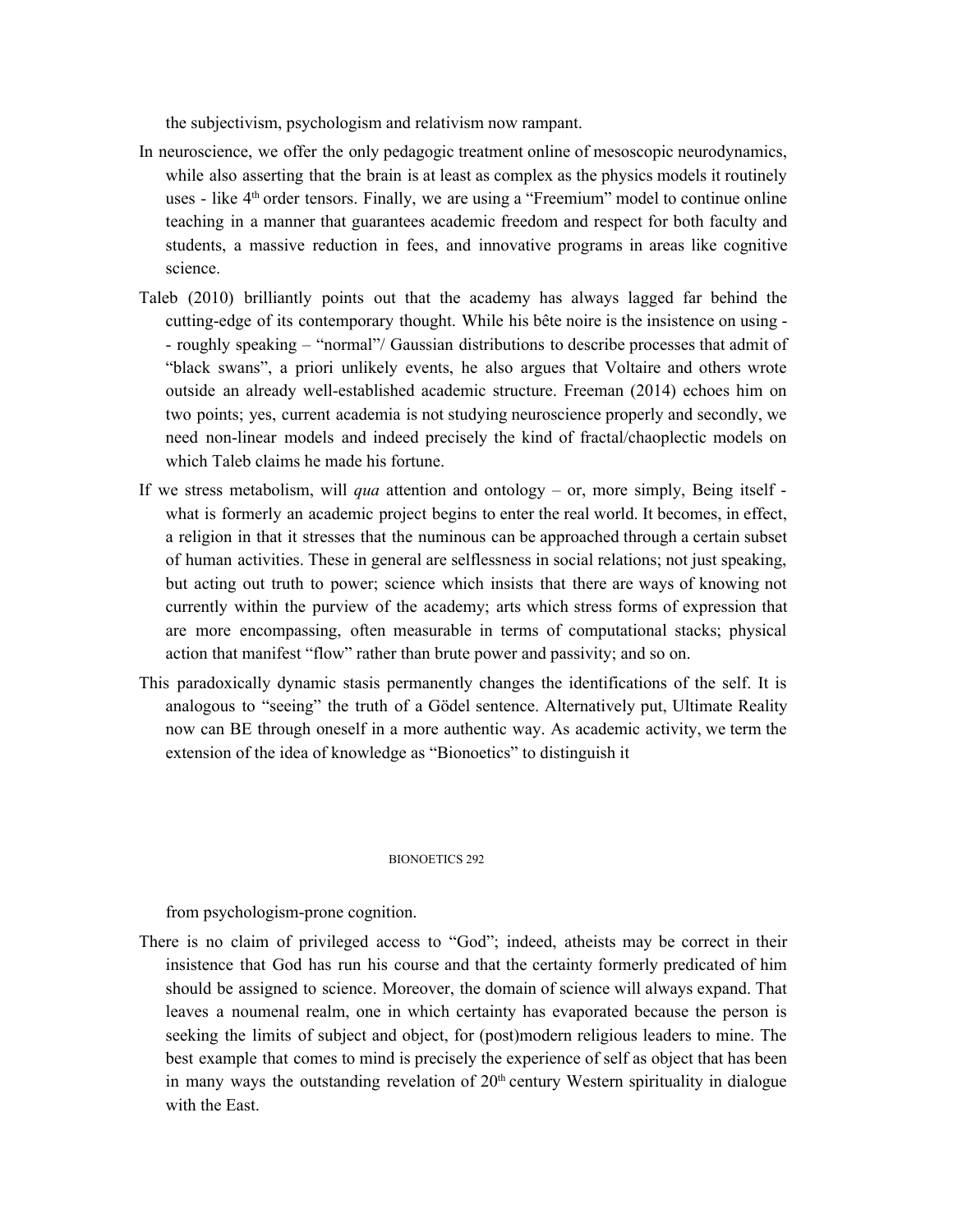# QUANTUM MECHANICS AND SEMANTICS; OR, ON DOUBLE SLITS AND LANGUAGE-GAMES

This paper now advances four radical hypotheses. The first, already alluded to, is that physics formalisms like the Lagrangian are not "semantic" in a way analogous to language formalisms like lambda calculus, but are best described as flexibly referential. The second is that when such formalisms are denotational – that is, when they correspond to the planned suburbs of Wittgenstein's "city of language" – the act of mind involved is better termed "noetic" than "cognitive". The third is that such noesis is related to what symbolists like Mallarme had in mind, including current trends like semantic transcendentalism. Finally, it is suggested that QM resembles Beckett more than Mallarme, with the caveat the result is veridical rather than absurd.

So the Platonic troglodyte was initially disabused of his ignorance by modern science in the shape of Galileo, who argued two points;

- the language of nature is indeed Platonic like shapes, to which we moderns

add sines, cosines, attractor surfaces and fractals; - there is a critical difference between the "primary" qualities dealt with in science like velocity, and more subjective "secondary" qualities like love. The word "Semantics" has had a chequered career and now is used for formalisms like the Lagrangian, Hamiltonian and phase diagrams in physics. Of these three, the latter is considered denotational and the others nondenotational. We can unpack this premature conclusion in the context of Wigner's "unreasonable effectiveness" of math and the recent attempt by Sarfatti and Sutherland to adapt the Lagrangian to provide a classical, deterministic statement of Bohm's "post Quantum mechanics".

The second task is to reconstrue Wittgenstein's "ordinary language" philosophy as in fact his second ascent toward the absolute. Specifically, it is argued that in the "Untersuchungen/ investigations" he inveighs against formalism and toward propositional attitudes as the means by which the microcosm that humans are access

# SEAN O NUALLAIN 293

the macrocosm. As thinkers like Needleman have repeated, language-games continually refer to a self who needs to be authenticated, a spiritual path. Both the Tractatus and Untersuchungen Wittgenstein are arguably mystics, with a different central insight; one about the difference between the finger and the moon, and the other about the self.

Alternatively put, we can distinguish bare intentionality, hundreds of millions of years old; linguistic/cognitive intentionality, the synthesis of language and cognition; noesis; and what Unruh popularized as "determination", that act of quantum observation that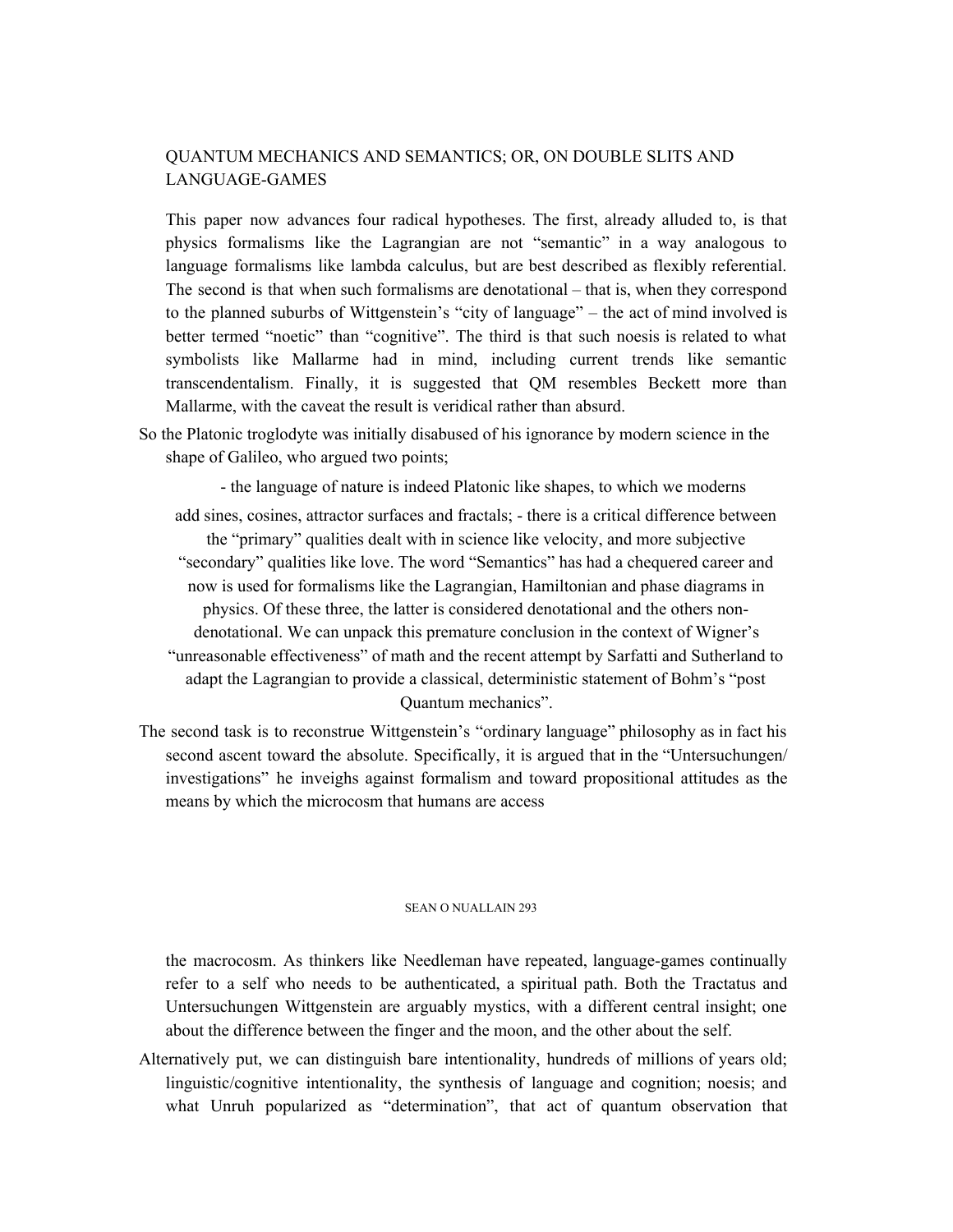determines and arguably changes reality.

# HOW ALL THIS RELATES TO THE AI SCARE

- It will almost certainly remain true that formalist approaches, be they the forerunner of GOFAI he proposes in the Tractatus or the current "deep Mind" approaches from Silicon Valley will remain toys as even 99.99% correct is wholly inadequate for real language use and this is clearly a testable hypothesis. In fact, there is a strong suspicion that denotation is better exemplified in physics than any known language semantic formalism.
	- The "quantum gravity" of Penrose, pilot wave of Bohm, and free choice of Stapp have been the alternatives to the strong AI of Turing machines adduced here. While they look very different, in 1926 Schrodinger proved that the apparently wildly diverse approaches of his wave mechanics and Heisenberg's matrix mechanics were formally equivalent.
	- When we deal with the AI scare, we do so with an emasculated psychology. As the old joke goes, its will failed (19th century as "natural metaphysics" gave way to labs); it then lost its soul (despite Jung); Frege led the campaign for it to lose its mind; and finally, it lost consciousness, most remarkably to physicists. The response here is to re- introduce an ontological approach to nature, a great chain of being; to distinguish the noumenal and other types of mentation in the orthogonal trio of sensorimotor, cognitive and noetic; to smuggle back the will with references to metabolism and attention; and to remain open to the transcendent.
	- To assert the transcendent, on the other hand, is to embroil oneself in a psychic activity normally categorized as religion. Yet in power relations, the distinction between our normal subaltern selves and the "politically enlightened" intellectuals who understand social forces gives pause; emotional experience that is narcissistic versus transpersonal has ecological consequences; intersubjective automatic behaviour versus authentic such is clearly a distinction with a difference; motor behaviour in flow versus tension shows that these patterns continue as there seems indeed a critical difference

# BIONOETICS 294

between "centered" and "alienated" function.

How does nature become and know itself through us? We may never know; yet the notion that attentional process mediated through the nuclei reticularis thalami can be voluntarily suppressed to crate a superposition and then a quantum Fourier transform gives us computational powers outside the range of current computers appeals to this writer. This seems to occur only when completely relaxed, like the young Einstein in reverie daydreaming of what it was like to ride a light wave. As Kekule allegedly said after a similar alleged breakthrough, let us learn to dream.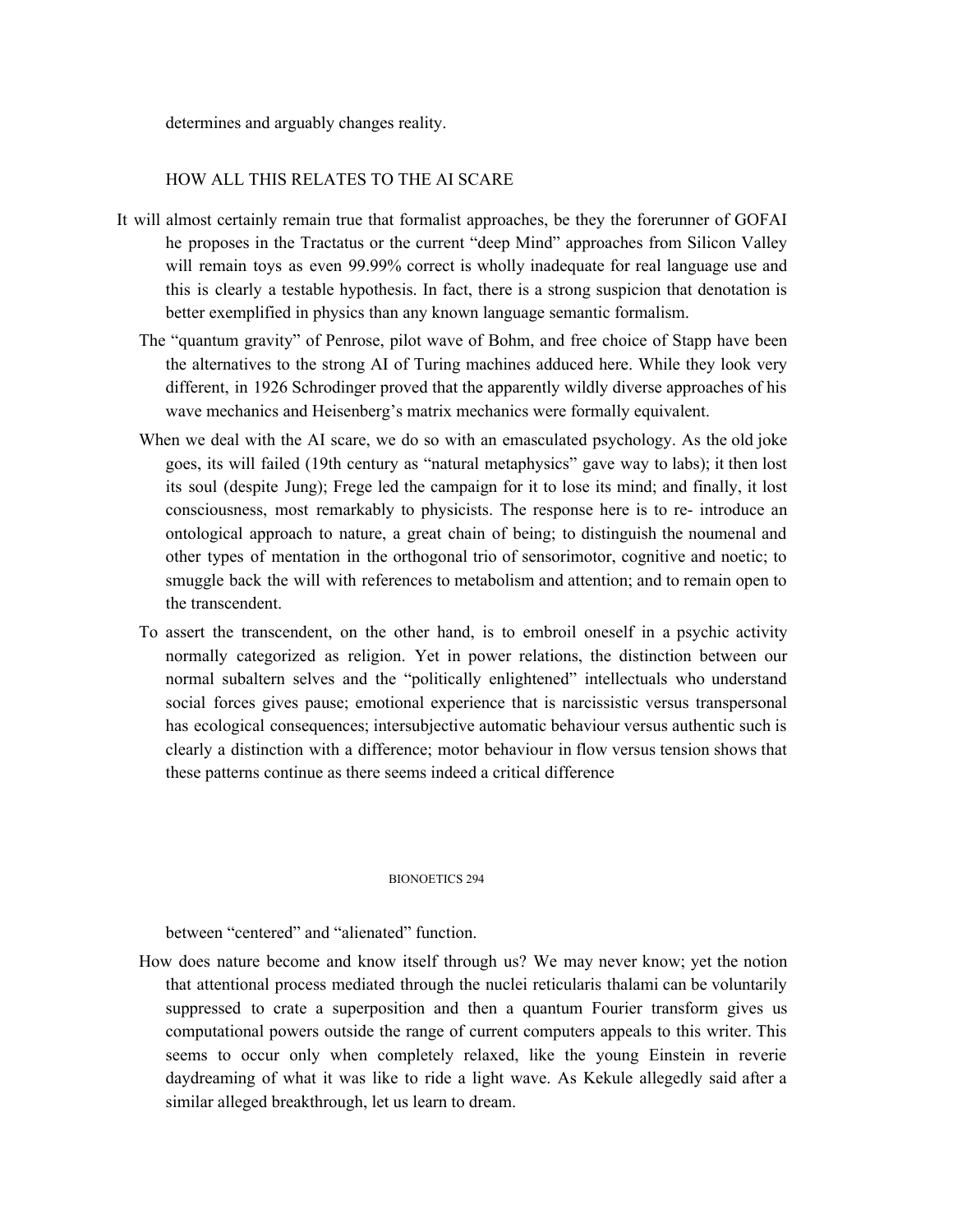- A first distinction that is remarkably, still not being made is between consciousness itself and its contents. And so, in his recent foray into the area, Michio Kaku berates us all for publishing 20k papers without a single definition of consciousness, he then provides a definition; feedback loops between elements at three levels starting with the sensorimotor and then the social. Apart from the professional discourtesy, these areas are dealt with by "decoupled" architectures and social science (especially intersubjectivity theories), without any need to invoke consciousness. So Kaku makes it 20,001!
- The Penrose/Hameroff model. On the other hand, continues to be a solution looking for a problem. There is no theory of content there; there is rather an aggressively-defended theory of how trans-Turing computability might arise from biology at levels that are still very poorly understood.
- And so on, and so on. Here is the argument of this paper; there is no mystery about consciousness, which reflects dissemination and integration of information throughout the organism. For trans-Turing computability, attention and willed superposition (see my 2013 paper)is a much more likely candidate. At both the quantum and classical levels, attention chooses one processing thread from many, forcing decorrelation of threads not attended to. In both cases, there are non-attentive processes doing the same thing in nature; decoherence and ordinary neural sparsification, respectively .
- Attention arises when the subject apprehends to himself this capacity for decoherence and ordinary sparsification. Perhaps indeed our feeling of attending accompanies them. Remarkably, the Fourier transform that characterizes successful quantum computing is echoed at the classical level by neurons preset to perform such transforms. Our science may be more unified than we think.
- But what is the subject? In Kierkegaard's gnomic utterance, it is the very facts of an entity relating to itself. Can we do better? Perhaps. What is unique about humans is that consciousness allows a lingua franca in which symbolic and intentional coalesce; while birds sing and chimps calculate, the union of these processes is, in evolutionary

#### SEAN O NUALLAIN 295

terms, unique to humans. The extended neural processes then supervening intentional content is perhaps what begets our social sense of self, a sense encouraged by liberal democracy

So we create symbolic constructs that are metaphysically ambiguous, and whence subject and objects arise. Arguably, along and perhaps complemented by frames of reference in special relativity, this is the origins of the uniquely human sense of self. We do not remember ourselves all the time! The identifications of selves become automatic, the matter of interrupt handlers, and only when we have sat at a meeting for an hour do we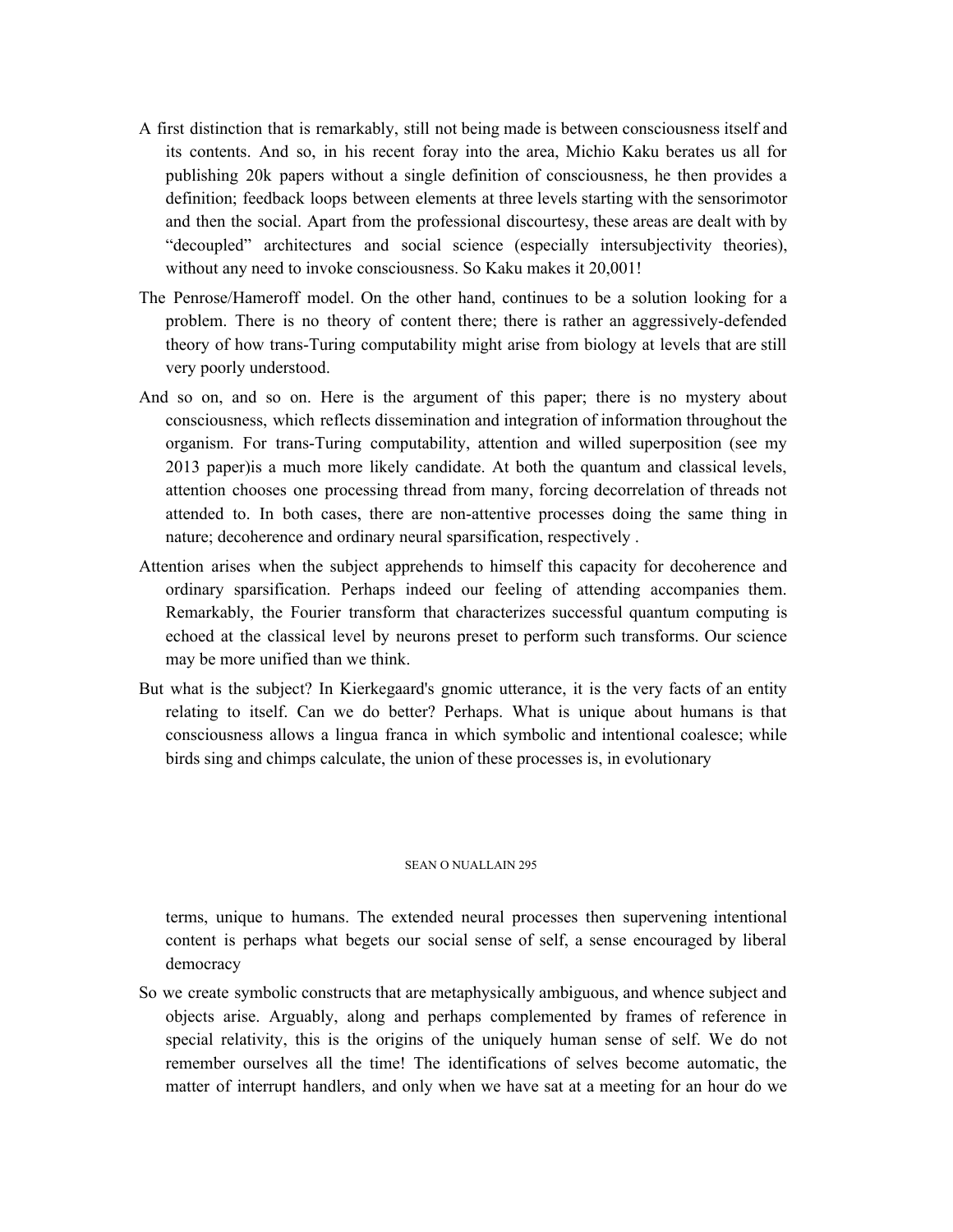sometimes realize that politically the speaker violates our sense of political belonging and that we should leave.

# INTERLUDE; THE HARD PROBLEM OF LIFE (OR HOW MANY HOLES DOES IT TAKE TO FILL THE ALBERT HALL?)

"Now, son, let me tell you what it's like out there and what you need to do'

"OK, dad, I'm listening" Sort of.

"Well, you'll never find a perfect existence. Entropy seems to hold in the social field as well. If you find something that gives you delight, as Richard Feynman recommended, stick with it. If you find an audience for what you do with it, and they become customers, that's the material problem solved. The rest involves finding the right woman, friends, place to live, and a lot of that is chance and will be helped by the fact your job makes you comfortable with yourself. But I can give you guidelines and resources"

"Stop it dad! I want to solve the hard problem of life!"

- Of course, the responsible father is giving advice as to how to do precisely that, but his son, in a pattern repeated since the dawn of time, will not listen. Yes, I am alluding to "The hard problem if consciousness**"** . Instead of a host of linking subjects like political science, kinesthetic studies, aesthetics, and indeed cognitive science (etc) we are given to believe that "solving the hard problem" is an alternative approach to Reed's (1997) desideratum for a "science of experience".
- As currently stated, it simultaneously involves dealing with "the movie in the head" and our undoubted sense of being subjects. Yet that latter sense is often fringe consciousness, and we feel union with others in relation to them. When our money is stolen or our basic political rights violated – both artifacts of the neoliberal socio- political system – self of course goes from fringe to center of consciousness. Alternatively, in fugue and dissociative states, there may be no central self presenting itself to consciousness.

# BIONOETICS 296

In any case, "self" is predominantly a socio-political achievement. Where the "hard problem" wreaks most damage is turning it into a math quiz; essentially, by asking what kind of apple is an orange. What kind of math object is your self, whose origins are best handled by social science? How many holes does it take to fill the Albert hall?

# END OF INTERLUDE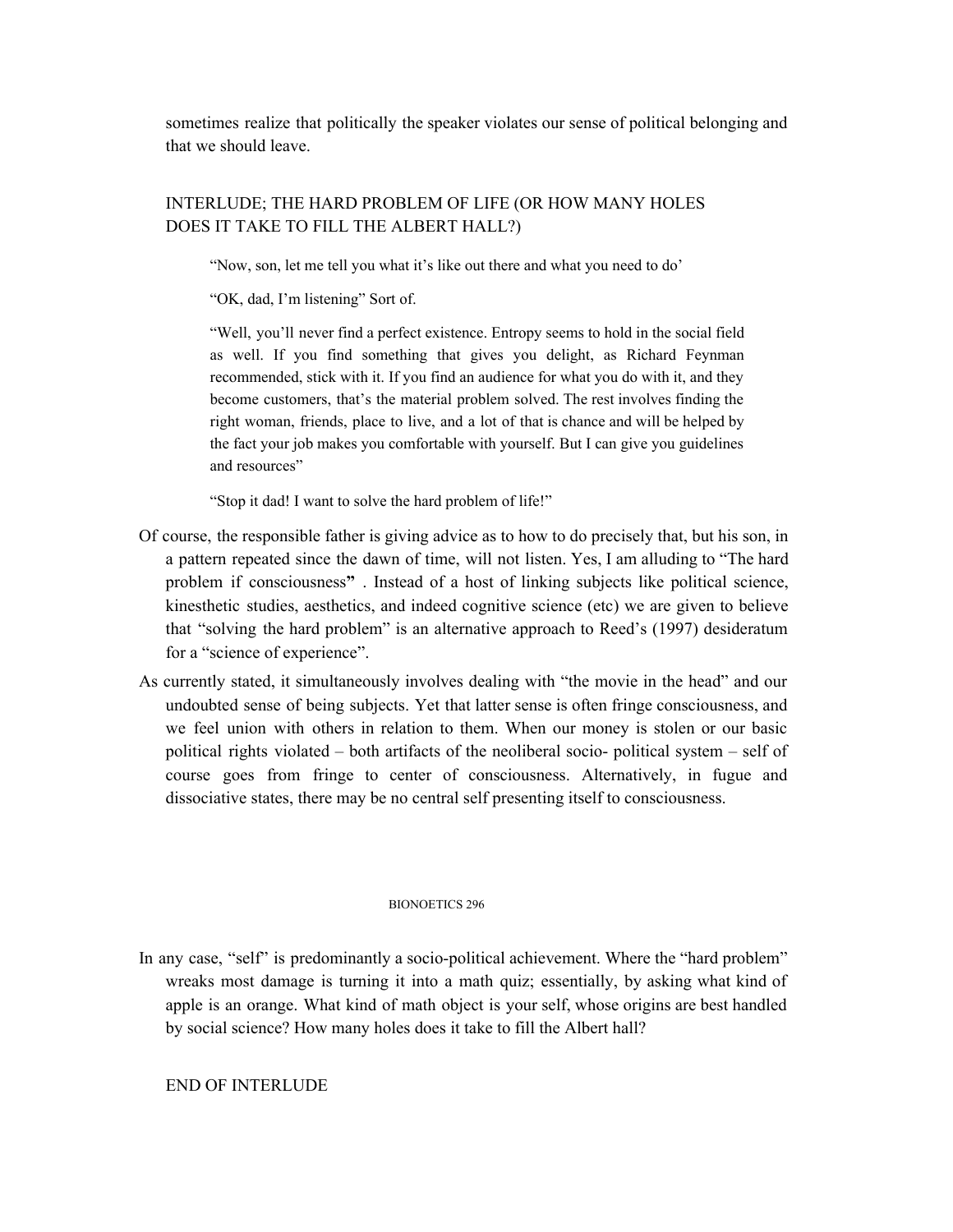In previous work, it was proposed that the origins of our sense of self in complex environments may be relativistic; the speed of neural impulse means that the frame of reference is Lorentzian (to which I might add my fellow-countryman and so "Fitzgeraldian"). This distinction between frames of reference may underlie or maintain the Ur-concept of self, as initiated by the non-deterministic process 1/Penrose's "R".. It is consistent with classical QM to say that the distinction presents itself to consciousness. It is consistent with psychology to say that we may identify ourselves absolutely and recursively with self's processes of identification or step back and know ourselves as yet another signal in the buzzing confusion of our experience.

- What is for sure is that such self-knowledge requires the apparatus of critical theory, a spiritual tradition, and much else. The mystery is not that we are selves; it is that we can loosen self's identifications and know ourselves as another signal – another object – however briefly. Alternatively, when sampling from the manifold selves we are, of course as symbolic creatures we are going to experience a symbolic entity.
- The issue of what constitutes observer status urgently needs to be addressed. Otherwise we end up with extravagances like conscious prokaryotes for whom P=NP (Orch OR a la Hameroff/Penrose), cats looking at the moon and turning a superposition into a mixture (Stapp/VN) , and arbitrary biological systems fomenting a "back-reaction" that is "written" onto the pilot wave of the cosmos, causing qualia (Bohm/Hiley/Sarfatti) and indeed the famous other cat - Schrodinger's . Not unrelated; the "conscious thermostats" plaguing philosophy of AI for several generations, and recidivist in "dual aspect" theories of consciousness.
- Much hinges on interpretations of Gödel. Orch OR is particularly dependent on it, consciousness supplies a "factor" x that allows one "see" the truth of the Gödel sentence. However, Penrose's association with Hameroff means such perspicuity is extended to paramecia. For Stapp, the non-unitary function can be supplied by the infinite (personal comm..). Something needs to be done.
- Let us start with the notion of intentionality, a Thomist term that Brentano reintroduced in the 19<sup>th</sup> century. Intentionality arguably begins several hundreds of millions of years ago, when creatures like the tiger salamander "intended" (reached

#### SEAN O NUALLAIN 297

out) into their environment to perceive discrete objects. For humans, such intentionality is mediated by symbols. Here comes the crux; we are arguably the first creatures for whom symbol systems (previously seen in birdsong etc) are mixed with intentionality and indeed "thought".

We now can, if we wish, argue that the truth of the Gödel sentence can be limited to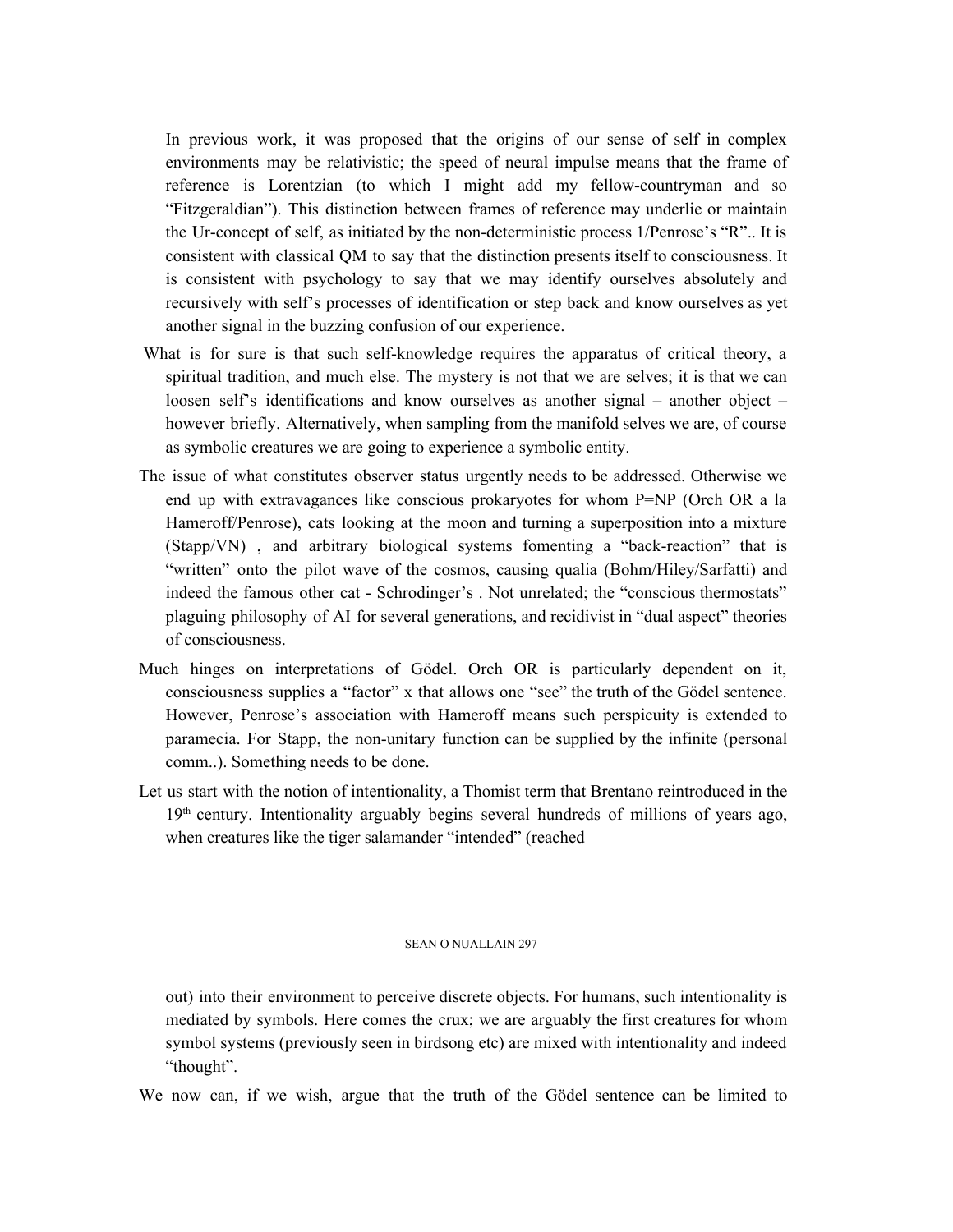intentional beings that have mastered a symbol system equivalent to first-order predicate calculus, which is incomplete a la Gödel. That restricts wave function breakdown in observing systems to humans – appropriately in this writer's view.

- Of the systems mentioned above, both the Bohm/Hiley/Sarfatti systems and the Stapp/VN system cater for meaningful human action that results in a change in the cosmos. In the case of the former, we also have a cosmic "pilot wave", represented through fiber bundle theory, that interacts with a local such to cause qualia.
- Yet that is not really the whole story. In my 2016 collection, Montemayor argues with some consistency that the conscious "now", with a minimum timespan of 2.5 ms, is far too long for QM which operates in times less than picoseconds. Moreover, he argues that attention, rather than consciousness, should be seen as primary. Therefore the jury is out on this quote attributed to Nobel laureate Frank Wilczek about the chaos in QM theory;
- "I believe it will remain so until someone constructs, within the formalism of quantum mechanics, an 'observer,' that is, a model entity whose states correspond to a recognizable caricature of conscious awareness."
	- It has been said that Wittgenstein, long before Trump, in his engineer's way saw his job as draining the swamp in philosophy. With different interpretations of QM superimposed on different notions of the subjective, the swamp in consciousness studies is intractable indeed. We need a new Schrödinger (1926) to show a unity where currently there is chaos, rather than mere diversity.
	- Let's at least try. Shor's algorithm is essentially classical pre-processing followed by using the quantum Fourier transform to find a period. If we (IMO correctly) view neurons as harmonic oscillators, the process of sensory transduction becomes a classical Fourier transform. Interpretations of (post) Qm that cater for human agency like Bohm/Hiley/Sarfatti and VN/Stapp have an autonomous observing subject whose action causes a change in the cosmos.
	- Now it is about to get even more interesting. We find that, while there is confusion about "wave-function breakdown" ie non-unitary evolution in decoherence theory, it is allowable to state that disentanglement is the hallmark of human action on a superposition. Remarkably, in the cortex, this is precisely what human attention does to classical neural firing; it decorrelated information fluctuations as my 2013 paper

#### BIONOETICS 298

shows. We can call this use of attention "will" and argue it spans both the classical and quantum realms.

Now here again is our revised vocabulary. "Awareness" can be operationally measured by phase synchrony of gamma; it does not relate to content, but is like the intensity of light in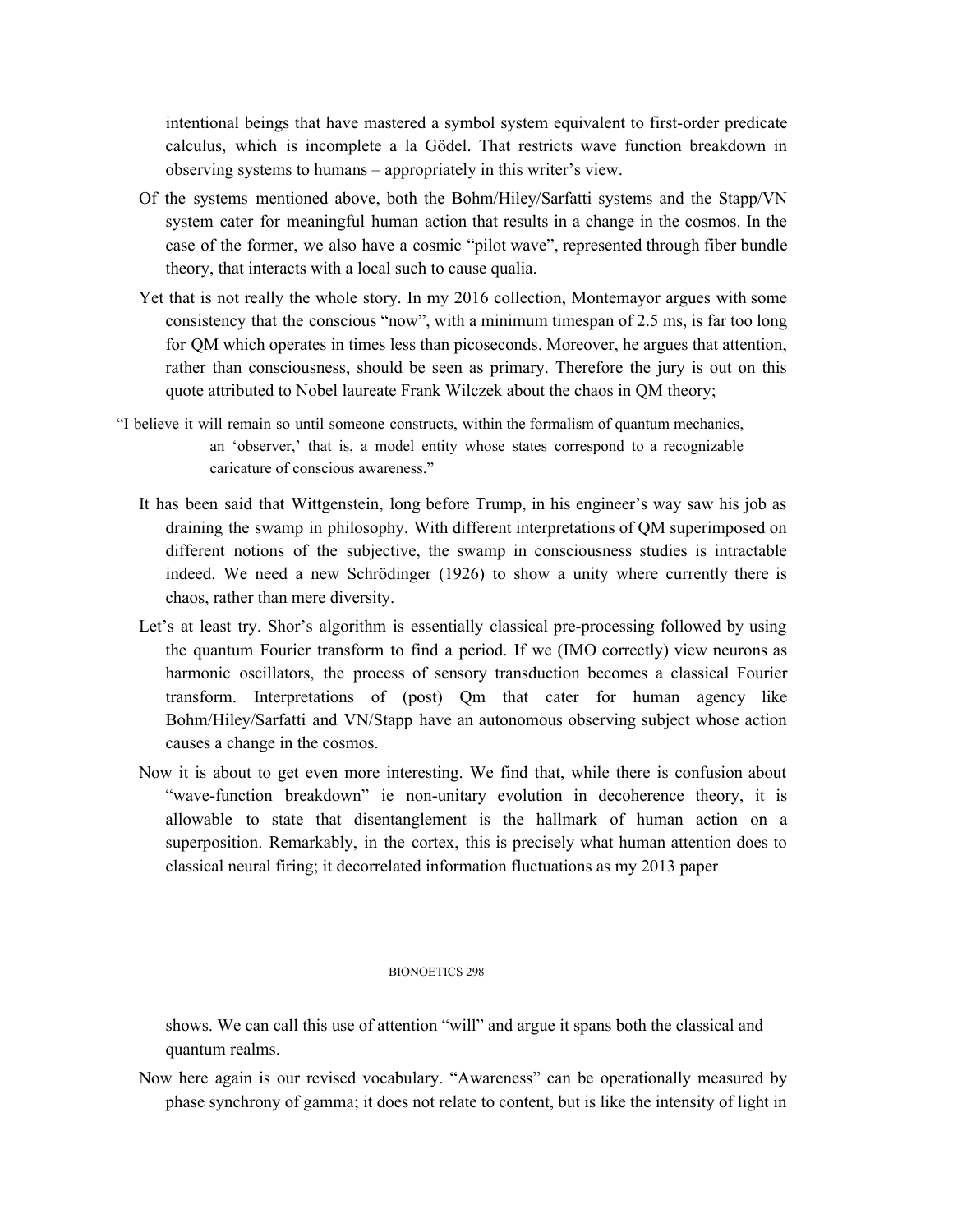which content is experienced. "Consciousness" (con-scio) reflects the dissemination and integration of information, and may be measured by modulations of the carrier gamma wave. "Observation" is related to attention, and is profoundly causative in the classical and quantum realms.

Our experience of subjectivity is profoundly socially-formed, It may indeed be the case that it is due to relativistic frames of reference . What is definitely true is that the self system is more like a system of interrupts than a rock of subjectivity  $-$  did you remember that you support x team or that you despise Rap as you read this? These can economically be described as the "interrupts" described above that evoke a part of your self system that was irrelevant while reading a semi-technical piece.

# EXPERIENCE REDUX

Let us then attenuate psychology from its Reedian ambitions, consciousness from its Vedantin ambitions, and - to adapt Joyce - all these big words causing so much confusion. So attenuated, they turn into valuable research projects. Let us instead home in on a new discipline of Being, one that distinguishes human action centered in an all-encompassing ground of Being from action not so centered.

- If they forbid us to do it in the academy, we can call the activity of so centering ourselves a religion. The modern academy has, accidentally or not, essentially focused on burdening students with debt in micro-specialized educational programs; the USA made it illegal to run colleges that do not conform to this narrow accreditation before partly reversing this under Trump. Even in academia, on the other hand, metabolism has entered biology as causative in gene expression; there is no retreat from QM; the anthropic principle and its equivalents make the world a mass of happy coincidences; attention seems to import the Will into science as Maine de Biran and others wanted,
- As religion, we do not need any personal god but should allow a marketplace of revelations. A survival of the fittest between hierophants proclaiming the glory of the world and invoking pneuma/Ruah is by no means disallowed by contemporary physics, and they should be allowed continue to compete in the battlefield of ideas with the scientists.

In academia, on the other hand, we allow the following innovations;

1. The unreasonable effectiveness of math;

# SEAN O NUALLAIN 299

2. Consciousness as phase synchrony in classical terms; 3. The existence of a Noosphere allowing the existence of the Platonic Ideas that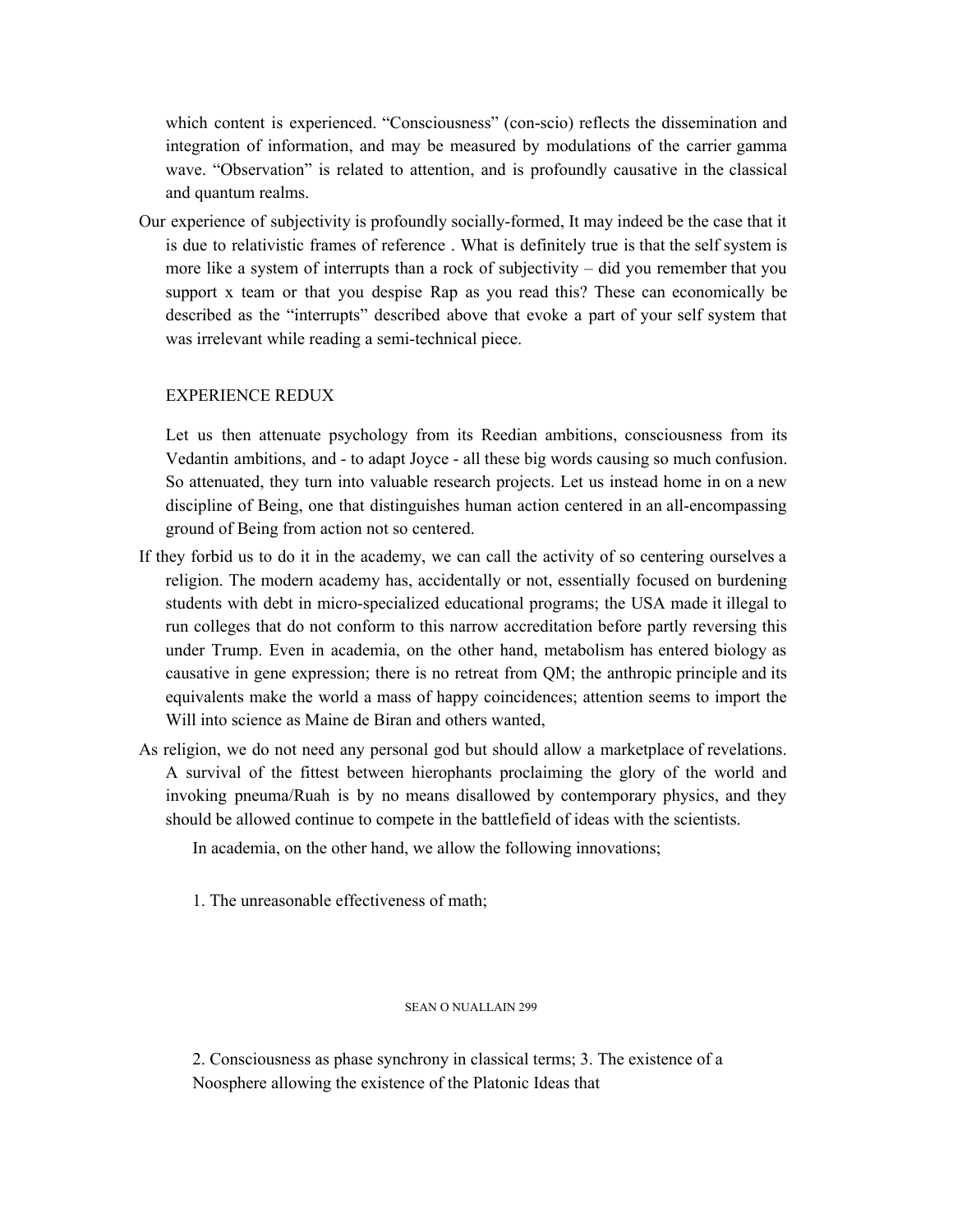- math partly subsists on; 4. The fact that we are very sociable creatures –as Ed Hutchind pointed out radically dependent on social/cognitive artifacts - and consume "memes" including those that tell us which is our responsibility and where our precious freedom lies; 5. "Downward causation" as the capacity to put the system and apparatus back
- into superposition before attention decoheres it; 6. The idea that math is the most elliptical statement of the universe knowing
- itself through us; 7. the possibility of transpersonal experience in fields from the sensorimotor right through the social as being in some sense the ground of being knowing itself and being through us; 8. Prosaically, inheritance of constraints and models from classical physics to the
- biological and the neural level; 9. Additional constraints in the neural level as it attempts in a reduced stack height and modeled by co-ordinate free flows to emulate the known achievements of mind in math physics 10. The will through attention, control of metabolism etc
- Specification of subjective states is not the job of a university as students are encouraged to explore a large space of possible identities available to them through postmodernity. Education of a larger space of possible emotions is nonetheless an arts and humanities duty; attunement to political realities is a liberal arts duty. To go beyond that, to experience the putative ground of being, is the task of religion.
- To distinguish in mentation between the sensory, perceptual, symbolic, noetic and noumenal is a good first step. The noetic and noumenal have been elbowed out of psychology just as anything normative in the symbolic field was in the  $19<sup>th</sup>$  century. The "science of consciousness" is making exactly the same mistakes.
- We do not know what version of QM will prevail, or whether another Schrodinger (1926) will prove the unity behind the apparent diversity. What several of the versions (roughly, VN/Stapp and Bohm) seem to be converging on is a scenario where one's noumenal/noetic activity affects the state of the universe, be that expressed as a pilot wave or quantum wave function. Moreover, there does seem to be a capacity to change local reality not just now and in a future time cone, but in the past to some extent.

All this is well beyond the current capacity of AI. Moreover, once we stop trying to

# BIONOETICS 300

reduce reality to formally inadequate psychology, the notion that there is an encompassing reality that we explore throughout our lives becomes more salient. Such exploration was often the subject of initiation ceremonies, held in a sacred space, It may in fact be the case that such activity is noumenal, and has existed throughout history.